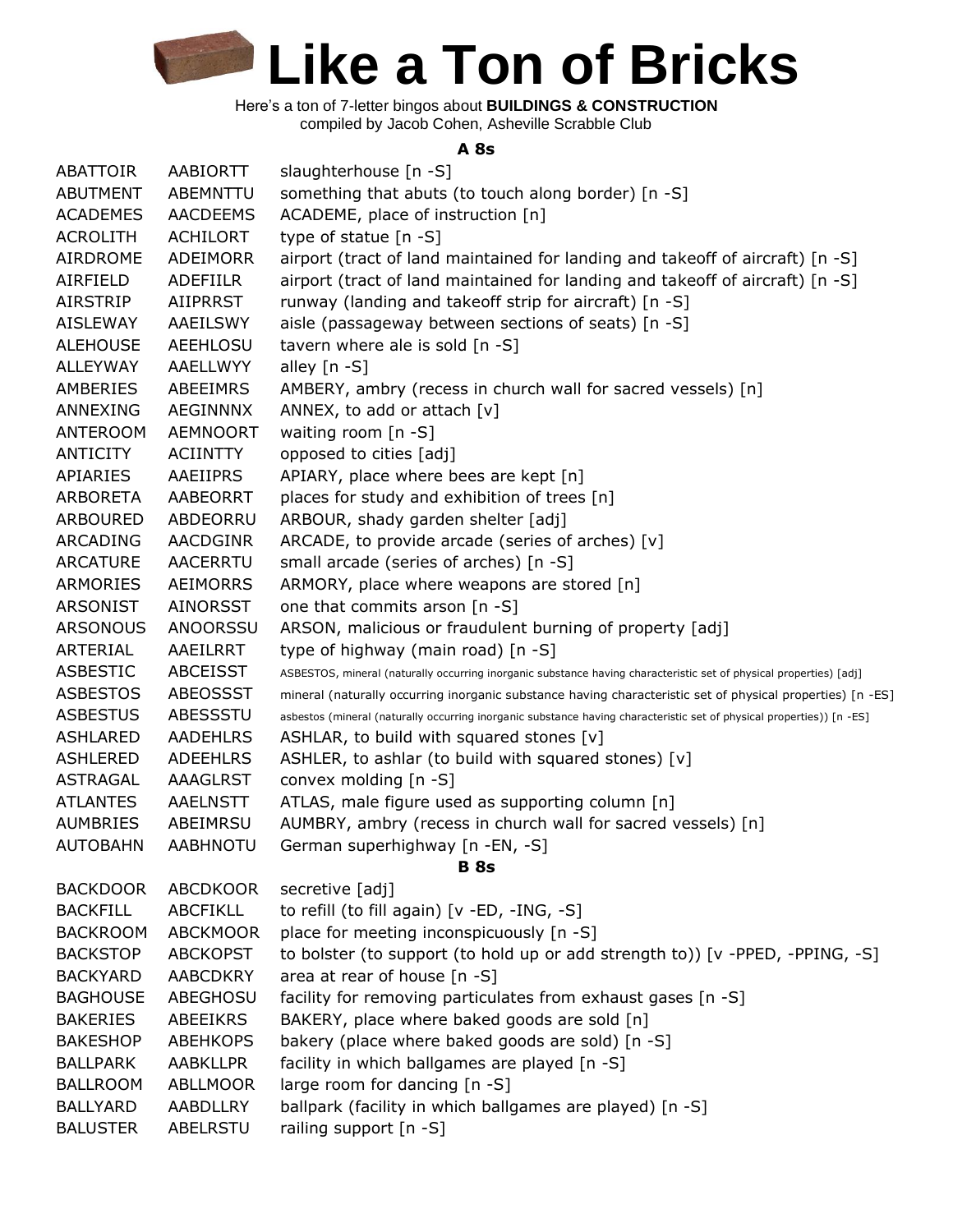Here's a ton of 7-letter bingos about **BUILDINGS & CONSTRUCTION**

compiled by Jacob Cohen, Asheville Scrabble Club

| <b>BANISTER</b> | ABEINRST        |                                                                                     |
|-----------------|-----------------|-------------------------------------------------------------------------------------|
|                 | ABBEERTT        | handrail [n -S]                                                                     |
| <b>BARBETTE</b> |                 | platform (raised floor or flat surface) [n -S]                                      |
| <b>BARBICAN</b> | AABBCINR        | outer fortification [n -S]                                                          |
| <b>BARNIEST</b> | <b>ABEINRST</b> | BARNY, resembling barn in size, shape, or smell [adj]                               |
| <b>BARNLIKE</b> | ABEIKLNR        | resembling barn [adj]                                                               |
| <b>BARNWOOD</b> | ABDNOORW        | wide wood for building barns [n -S]                                                 |
| <b>BARNYARD</b> | AABDNRRY        | yard near barn [n -S]                                                               |
| <b>BARTISAN</b> | AABINRST        | bartizan (small turret (small tower)) [n -S]                                        |
| <b>BARTIZAN</b> | AABINRTZ        | small turret (small tower) [n -S]                                                   |
| <b>BASELESS</b> | <b>ABEELSSS</b> | having no foundation [adj]                                                          |
| <b>BASEMENT</b> | ABEEMNST        | part of building below ground level [n -S]                                          |
| <b>BASILICA</b> | <b>AABCIILS</b> | ancient Roman building [n -S or -E]                                                 |
| <b>BASTILLE</b> | ABEILLST        | prison [n -S]                                                                       |
| <b>BATTENED</b> | ABDEENTT        | BATTEN, to fasten with strips of wood [v]                                           |
| <b>BATTENER</b> | ABEENRTT        | one that battens (to fasten with strips of wood) [n -S]                             |
| <b>BECARPET</b> | <b>ABCEEPRT</b> | to cover with carpet [v -ED, -ING, -S]                                              |
| <b>BELFRIED</b> | <b>BDEEFILR</b> | BELFRY, bell tower [adj]                                                            |
| <b>BELFRIES</b> | <b>BEEFILRS</b> | BELFRY, bell tower [n]                                                              |
| <b>BELLCAST</b> | <b>ABCELLST</b> | designating style of roof architecture [adj]                                        |
| <b>BETHESDA</b> | ABDEEHST        | chapel (place of worship) [n -S]                                                    |
| <b>BIELDING</b> | <b>BDEGIILN</b> | BIELD, to shelter [v]                                                               |
| <b>BILLETED</b> | <b>BDEEILLT</b> | BILLET, to lodge soldiers [v]                                                       |
| <b>BILLETER</b> | <b>BEEILLRT</b> | one that billets (to lodge soldiers) [n -S]                                         |
| <b>BISTROIC</b> | <b>BCIIORST</b> | BISTRO, small tavern (place where liquor is sold to be drunk on premises) [adj]     |
| <b>BLACKOUT</b> | ABCKLOTU        | power failure [n -S]                                                                |
| <b>BLACKTOP</b> | <b>ABCKLOPT</b> | to pave with asphalt [v -PPED, -PPING, -S]                                          |
| <b>BLINDAGE</b> | ABDEGILN        | protective screen [n -S]                                                            |
| <b>BOARDING</b> | ABDGINOR        | surface of wooden boards [n -S]                                                     |
| <b>BOATYARD</b> | <b>AABNORTY</b> | marina $[n - S]$                                                                    |
| <b>BOISERIE</b> | <b>BEEIIORS</b> | wood paneling on wall [n -S]                                                        |
| <b>BONEYARD</b> | ABDENORY        | junkyard (place where junk is stored) [n -S]                                        |
| <b>BONIFACE</b> | <b>ABCEFINO</b> | innkeeper [n -S]                                                                    |
| <b>BOOKSHOP</b> | <b>BHKOOOPS</b> | store where books are sold [n -S]                                                   |
| <b>BORDELLO</b> | <b>BDELLOOR</b> | brothel (house of prostitution) [n -S]                                              |
| <b>BOTANICA</b> | AABCINOT        | shop that sells herbs and magic charms [n -S]                                       |
| <b>BOUTIQUE</b> | <b>BEIOQTUU</b> | small shop [n -S]                                                                   |
| <b>BOWERIES</b> | <b>BEEIORSW</b> | BOWERY, colonial Dutch farm [n]                                                     |
| <b>BOWFRONT</b> | <b>BFNOORTW</b> | having curved front [adj]                                                           |
| <b>BRATTICE</b> | ABCEIRTT        | to partition $[v -D, -CING, -S]$                                                    |
| <b>BRICKBAT</b> | <b>ABBCIKRT</b> | piece of brick [n -S]                                                               |
| <b>BRICKIER</b> | <b>BCEIIKRR</b> | BRICKY, made of bricks [adj]                                                        |
| <b>BRICKING</b> | <b>BCGIIKNR</b> | BRICK, to build with bricks (blocks of clay) [v]                                    |
| <b>BRIDGING</b> | <b>BDGGIINR</b> | bracing (brace or reinforcement) [n -S] / BRIDGE, to connect (to join together) [v] |
| <b>BUGHOUSE</b> | <b>BEGHOSUU</b> | insane asylum [n -S]                                                                |
| <b>BUILDING</b> | <b>BDGIILNU</b> | BUILD, to construct [v]                                                             |
| <b>BUNGALOW</b> | ABGLNOUW        | small cottage [n -S]                                                                |
|                 |                 |                                                                                     |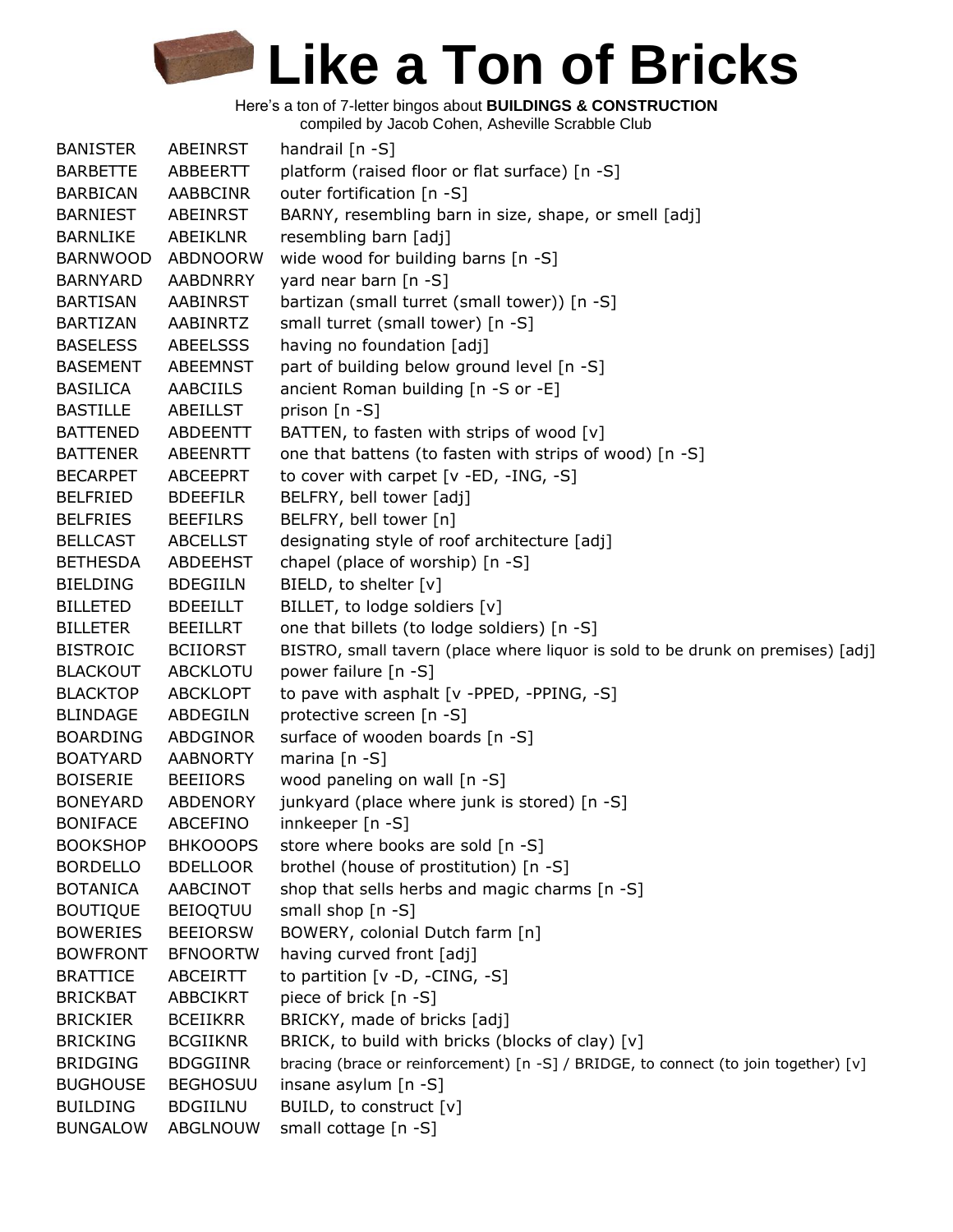Here's a ton of 7-letter bingos about **BUILDINGS & CONSTRUCTION**

compiled by Jacob Cohen, Asheville Scrabble Club

BUTTRESS BERSSTTU to prop up [v -ED, -ING, -ES] **C 8s** CABSTAND AABCDNST place where cabs await hire [n -S] CALCRETE ACCEELRT type of concrete made with calcium carbonate [n -S] CAMBOOSE ABCEMOOS large cabin at logging camp [n -S] CAPSTONE ACENOPST top stone of structure [n -S] CARCERAL AACCELRR pertaining to prison [adj] CASEMATE AACEEMST bombproof shelter [n -S] CASEMENT ACEEMNST type of window [n -S] CATHEDRA AACDEHRT bishop's throne [n -E, -S] CATHOUSE ACEHOSTU brothel (house of prostitution) [n -S] CAUSEWAY AACESUWY to build causeway (raised roadway) over [v -ED, -ING, -S] CELLARED ACDEELLR CELLAR, to store in underground room [v] CEMENTER CEEEMNRT one that cements (to bind firmly) [n -S] CEMETERY CEEEMRTY burial ground [n -RIES] CENTRING CEGINNRT temporary framework for arch [n -S] CESSPOOL CELOOPSS covered well or pit for sewage [n -S] CHADARIM AACDHIMR CHEDER, heder (Jewish school) [n] CHAPITER ACEHIPRT capital of column [n -S] CHEDARIM ACDEHIMR CHEDER, heder (Jewish school) [n] CHIMBLEY BCEHILMY chimley (chimney (flue (enclosed passageway for directing current))) [n -S] CHIMENEA ACEEHIMN outdoor fireplace shaped like lightbulb [n -S] CHIMINEA ACEHIIMN chimenea (outdoor fireplace shaped like lightbulb) [n -S] CHURCHED CCDEHHRU CHURCH, to bring to church (building for Christian worship) [v] CHURCHES CCEHHRSU CHURCH, to bring to church (building for Christian worship) [v] CHURCHLY CCHHLRUY pertaining to church [adj [LIER, -LIEST] CINEPLEX CEEILNPX trademark [n -ES] CITYFIED CDEFIITY having customs and manners of city people [adj] CITYWARD ACDIRTWY toward city [adv] CITYWIDE CDEIITWY including all parts of city [adj] CLEATING ACEGILNT CLEAT, to strengthen with strip of wood or iron  $[v]$ CLINICAL ACCIILLN CLINIC, medical facility [adj] CLOISTER CEILORST to seclude (to remove or set apart from others) [v -ED, -ING, -S] CLUBLAND ABCDLLNU area having many nightclubs [n -S] CLUBROOM BCLMOORU room for club's meetings [n -S] COALSHED ACDEHLOS shed for storing coal [n -S] COATROOM ACMOOORT room for storing coats [n -S] COCKLOFT CCFKLOOT small attic (story or room directly below roof of house) [n -S] COIGNING CGGIINNO COIGN, to quoin (to secure with type of wedge)  $[v] / CO$ IGNE, to  $[v]$ COLISEUM CEILMOSU large structure for public entertainment [n -S] COLLIERY CEILLORY coal mine [n -RIES] COLOCATE ACCELOOT to place two or more housing units in close proximity [v -D, -TING, -S] COLOSSUS CLOOSSSU gigantic statue [n -SSI, -ES] COOKSHOP CHKOOOPS shop that sells cooked food [n -S] CORBELED BCDEELOR CORBEL, to provide wall with bracket [v] CORDUROY CDOORRUY to build type of road [v -ED, -ING, -S]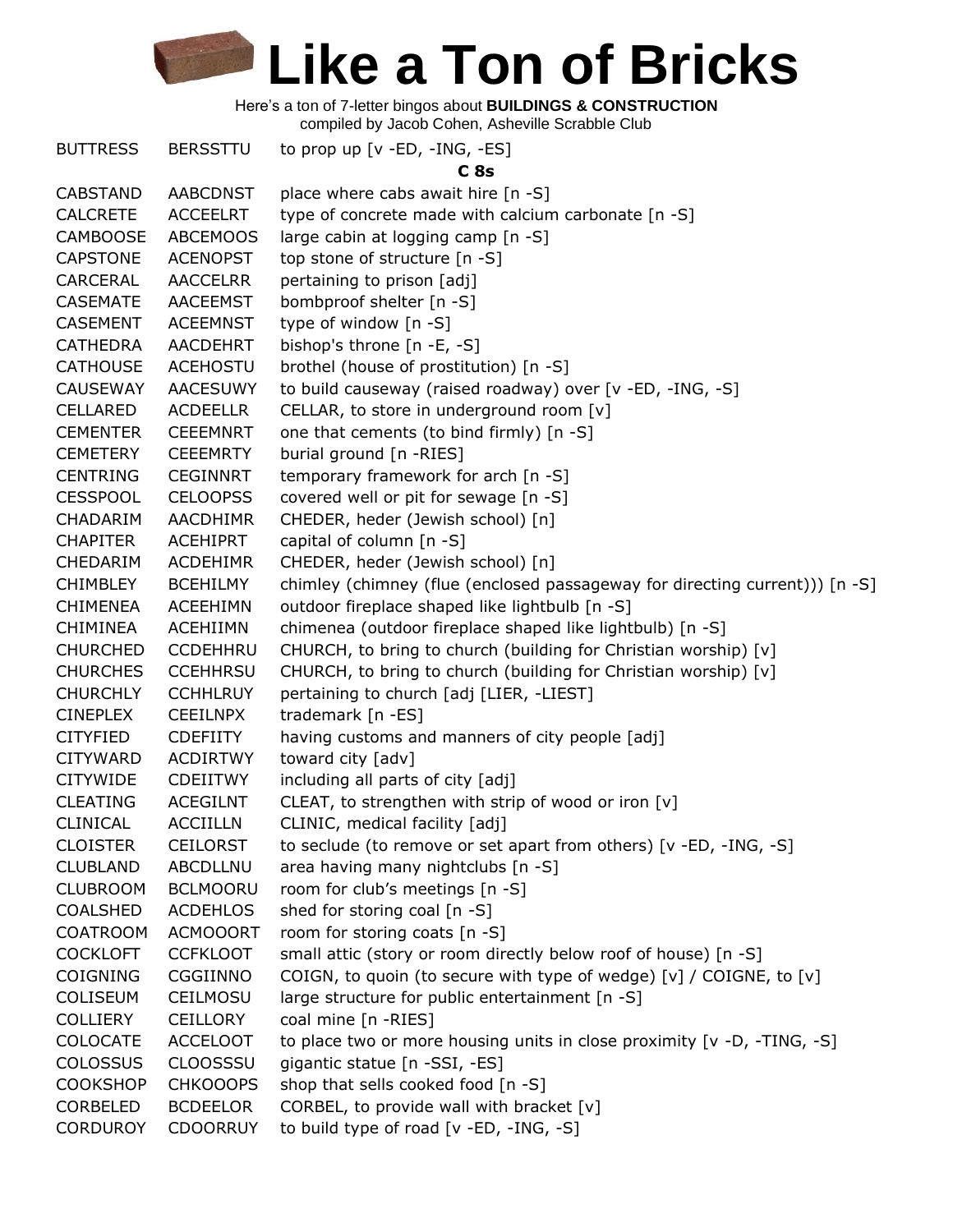| <b>CORNCRIB</b> | <b>BCCINORR</b> | building in which corn is stored [n -S]                        |
|-----------------|-----------------|----------------------------------------------------------------|
| <b>CORNICHE</b> | <b>CCEHINOR</b> | road built along cliff [n -S]                                  |
| <b>CORRIDOR</b> | <b>CDIOORRR</b> | narrow hallway [n -S]                                          |
| <b>COTTAGER</b> | <b>ACEGORTT</b> | one that lives in cottage (small house) [n -S]                 |
| <b>COTTAGEY</b> | <b>ACEGOTTY</b> | resembling small house [adj]                                   |
| <b>CRAWLWAY</b> | <b>AACLRWWY</b> | small, low tunnel [n -S]                                       |
| <b>CREAMERY</b> | <b>ACEEMRRY</b> | dairy (establishment dealing in milk products) [n -RIES]       |
| <b>CREATION</b> | <b>ACEINORT</b> | something created [n -S]                                       |
| <b>CRENELED</b> | <b>CDEEELNR</b> | CRENEL, to provide with crenelles (rounded projection) [v]     |
| <b>CRENELLE</b> | <b>CEEELLNR</b> | rounded projection [n -S]                                      |
| <b>CREPERIE</b> | <b>CEEEIPRR</b> | restaurant that serves crepes (thin pancakes) [n -S]           |
| <b>CRIBBING</b> | <b>BBCGIINR</b> | CRIB, to confine closely [v] / supporting framework [n -S]     |
| <b>CRIBWORK</b> | <b>BCIKORRW</b> | framework of logs [n -S]                                       |
| <b>CROMLECH</b> | <b>CCEHLMOR</b> | dolmen (prehistoric monument) [n -S]                           |
| <b>CROSSTIE</b> | <b>CEIORSST</b> | traverse beam [n -S]                                           |
| <b>CROSSWAY</b> | <b>ACORSSWY</b> | road that crosses another road [n -S]                          |
| <b>CROWSTEP</b> | <b>CEOPRSTW</b> | step on top of wall [n -S]                                     |
| <b>CRYOBANK</b> | <b>ABCKNORY</b> | place for storing human tissue at very low temperatures [n -S] |
| <b>CULLISES</b> | <b>CEILLSSU</b> | CULLIS, gutter in roof [n]                                     |
| <b>CUPOLAED</b> | <b>ACDELOPU</b> | CUPOLA, to shape like dome [v]                                 |
| <b>CURBSIDE</b> | <b>BCDEIRSU</b> | side of pavement bordered by curbing [n -S]                    |
| <b>CURRIERY</b> | <b>CEIRRRUY</b> | shop of currier [n -RIES]                                      |
| <b>CUTCHERY</b> | <b>CCEHRTUY</b> | judicial office in India [n -RIES]                             |
| <b>CYCLEWAY</b> | <b>ACCELWYY</b> | bikeway (route for bikes) [n -S]                               |
| <b>CYMATIUM</b> | <b>ACIMMTUY</b> | cyma (curved molding) [n -IA]                                  |
|                 |                 | <b>D</b> 8s                                                    |
| <b>DEACONRY</b> | <b>ACDENORY</b> | clerical office [n -RIES]                                      |
| <b>DEADBOLT</b> | ABDDELOT        | lock for door [n -S]                                           |
| <b>DEADWOOD</b> | ADDDEOOW        | reinforcement in ship's keel [n -S]                            |
| <b>DECKLESS</b> | <b>CDEEKLSS</b> | lacking deck [adj]                                             |
| DENTILED        | <b>DDEEILNT</b> | DENTIL, small, rectangular block [adj]                         |
| <b>DERELICT</b> | <b>CDEEILRT</b> | something abandoned [n -S]                                     |
| <b>DETHATCH</b> | <b>ACDEHHTT</b> | to remove thatch from [v -ED, -ING, -S]                        |
| <b>DIGGINGS</b> | <b>DGGGIINS</b> | excavation site [n]                                            |
| <b>DIPTERAL</b> | ADEILPRT        | having two rows or columns [adj]                               |
| <b>DOCKLAND</b> | <b>ACDDKLNO</b> | part of port occupied by docks [n -S]                          |
| <b>DOCKSIDE</b> | <b>CDDEIKOS</b> | area adjacent to dock [n -S]                                   |
| <b>DOCKYARD</b> | <b>ACDDKORY</b> | shipyard (place where ships are built or repaired) [n -S]      |
| <b>DOGHOUSE</b> | <b>DEGHOOSU</b> | shelter for dog [n -S]                                         |
| <b>DOLMENIC</b> | CDEILMNO        | DOLMEN, prehistoric monument [adj]                             |
| <b>DONNIKER</b> | <b>DEIKNNOR</b> | bathroom or privy [n -S]                                       |
| <b>DOORBELL</b> | <b>BDELLOOR</b> | bell at door [n -S]                                            |
| <b>DOORCASE</b> | <b>ACDEOORS</b> | frame for door [n -S]                                          |
| <b>DOORJAMB</b> | <b>ABDJMOOR</b> | vertical piece at side of doorway [n -S]                       |
| <b>DOORKNOB</b> | <b>BDKNOOOR</b> | handle for opening door [n -S]                                 |
| <b>DOORLESS</b> | <b>DELOORSS</b> | having no door [adj]                                           |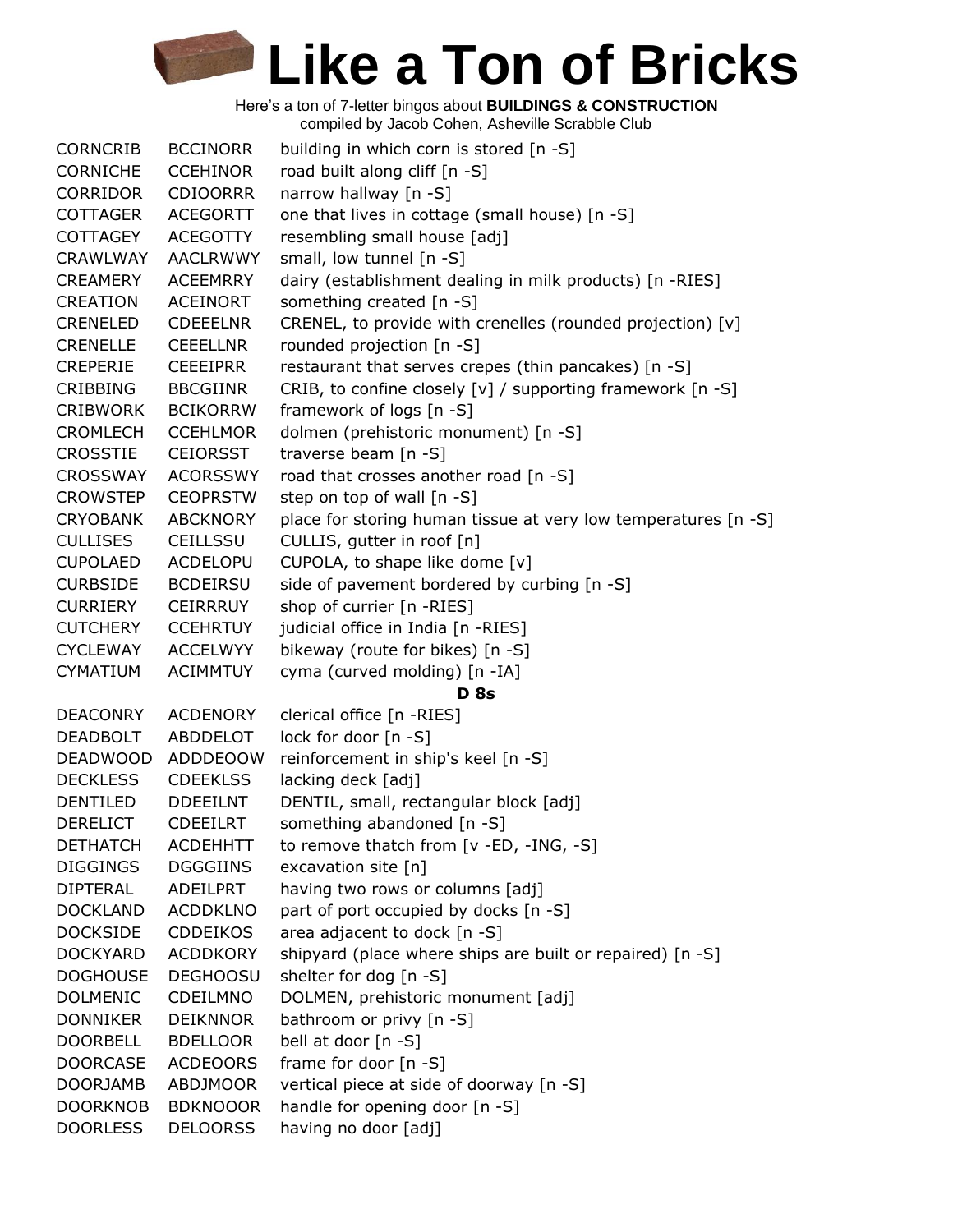Here's a ton of 7-letter bingos about **BUILDINGS & CONSTRUCTION**

compiled by Jacob Cohen, Asheville Scrabble Club

| DOORNAIL        | ADILNOOR        | large-headed nail [n -S]                                                   |
|-----------------|-----------------|----------------------------------------------------------------------------|
| <b>DOORPOST</b> | <b>DOOOPRST</b> | doorjamb (vertical piece at side of doorway) [n -S]                        |
| <b>DOORSILL</b> | <b>DILLOORS</b> | sill of door [n -S]                                                        |
| <b>DOORSTEP</b> | <b>DEOOPRST</b> | step leading to door [n -S]                                                |
| <b>DOORSTOP</b> | <b>DOOOPRST</b> | object used for holding door open [n -S]                                   |
| <b>DOORYARD</b> | <b>ADDOORRY</b> | yard in front of house [n -S]                                              |
| <b>DORMERED</b> | <b>DDEEMORR</b> | DORMER, type of window [adj]                                               |
| <b>DOSSERET</b> | <b>DEEORSST</b> | block resting on capital of column [n -S]                                  |
| <b>DOWELING</b> | <b>DEGILNOW</b> | DOWEL, to fasten with wooden pins [v]                                      |
| <b>DOWELLED</b> | <b>DDEELLOW</b> | DOWEL, to fasten with wooden pins [v]                                      |
| <b>DOWNPIPE</b> | <b>DEINOPPW</b> | pipe for draining water from roof [n -S]                                   |
| <b>DOWNZONE</b> | <b>DENNOOWZ</b> | to reduce or limit number of buildings permitted [v -D, -NING, -S]         |
| <b>DRAMSHOP</b> | <b>ADHMOPRS</b> | barroom (room where liquor is sold) [n -S]                                 |
| <b>DRAWBORE</b> | ABDEORRW        | hole for drawing mortise and tenon [n -S]                                  |
| <b>DRIFTPIN</b> | <b>DFIINPRT</b> | metal rod for securing timbers [n -S]                                      |
| <b>DRIVEWAY</b> | ADEIRVWY        | private road providing access to building [n -S]                           |
| <b>DRYSTONE</b> | <b>DENORSTY</b> | constructed of stone without mortar [adj]                                  |
| <b>DUCTWORK</b> | <b>CDKORTUW</b> | system of ducts [n]                                                        |
| <b>DUMPSITE</b> | <b>DEIMPSTU</b> | place for dumping rubbish [n -S]                                           |
| <b>DUPLEXES</b> | <b>DEELPSUX</b> | DUPLEX, to make duple [v]                                                  |
| <b>DUTCHMAN</b> | <b>ACDHMNTU</b> | something used to hide structural defects [n -MEN]                         |
| <b>DWELLING</b> | <b>DEGILLNW</b> | place of residence [n -S]                                                  |
| <b>DYSTOPIA</b> | <b>ADIOPSTY</b> | wretched place [n -S]                                                      |
|                 |                 | <b>E</b> 8s                                                                |
| <b>EARTHIER</b> | <b>AEEHIRRT</b> | EARTHY, composed of, resembling, or suggestive of earth [adj]              |
| <b>EARTHILY</b> | <b>AEHILRTY</b> | in earthy (composed of, resembling, or suggestive of earth) manner [adv]   |
| <b>EATERIES</b> | <b>AEEEIRST</b> | EATERY, lunchroom [n]                                                      |
| <b>ELDORADO</b> | <b>ADDELOOR</b> | place of great abundance [n -S]                                            |
| <b>ELEGANCE</b> | <b>ACEEEGLN</b> | tasteful opulence [n -S]                                                   |
| <b>ELEGANCY</b> | <b>ACEEGLNY</b> | elegance (tasteful opulence) [n -CIES]                                     |
| <b>ELEVATED</b> | <b>ADEEELTV</b> | railway that operates on raised structure [n -S]                           |
| <b>EMBANKED</b> | ABDEEKMN        | EMBANK, to confine or protect with raised structure [v]                    |
| <b>EMBOWING</b> | <b>BEGIMNOW</b> | EMBOW, to arch (to bend like arch (curved structure spanning opening)) [v] |
| <b>ENCEINTE</b> | <b>CEEEINNT</b> | encircling fortification [n -S]                                            |
| <b>ENSHRINE</b> | <b>EEHINNRS</b> | to place in shrine [v -D, -NING, -S]                                       |
| <b>ENSILAGE</b> | <b>AEEGILNS</b> | to ensile (to store in silo) [v -D, -GING, -S]                             |
| <b>ENSILING</b> | <b>EGIILNNS</b> | ENSILE, to store in silo [v]                                               |
| <b>ENTREPOT</b> | <b>EENOPRTT</b> | warehouse [n -S]                                                           |
| <b>ENTRESOL</b> | <b>EELNORST</b> | mezzanine [n -S]                                                           |
| <b>ENTRYWAY</b> | AENRTWYY        | serving as entrance [n -S]                                                 |
| <b>EPISTYLE</b> | <b>EEILPSTY</b> | part of classical building [n -S]                                          |
| <b>ERECTING</b> | <b>CEEGINRT</b> | ERECT, to build (to construct) [v]                                         |
| <b>ERECTION</b> | <b>CEEINORT</b> | act of erecting (to build (to construct)) [n -S]                           |
| <b>ERECTIVE</b> | <b>CEEEIRTV</b> | tending to erect [adj]                                                     |
| <b>ESPALIER</b> | <b>AEEILPRS</b> | to furnish with trellis [v -ED, -ING, -S]                                  |
|                 |                 |                                                                            |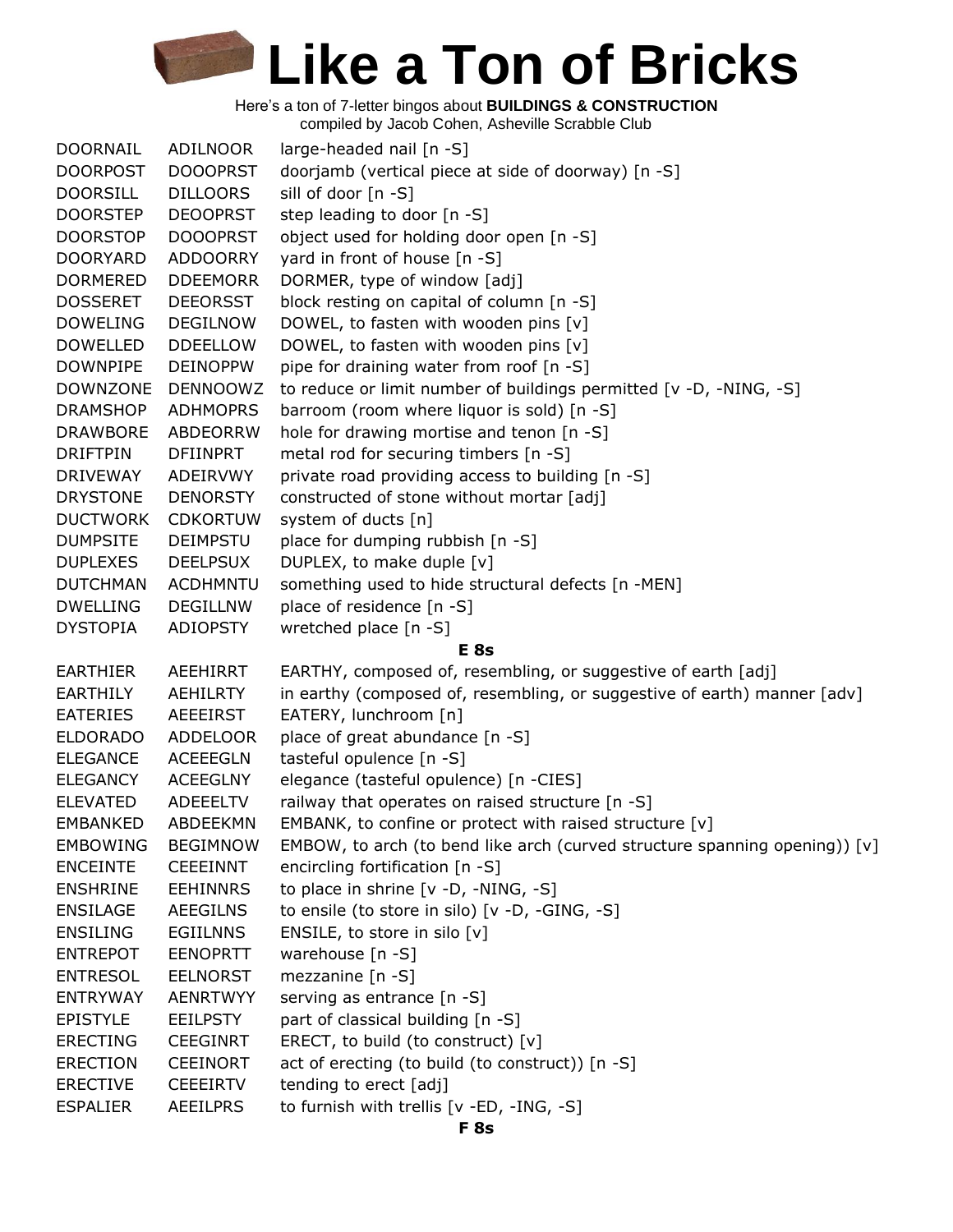Here's a ton of 7-letter bingos about **BUILDINGS & CONSTRUCTION**

compiled by Jacob Cohen, Asheville Scrabble Club

| <b>FANLIGHT</b> | <b>AFGHILNT</b> | type of window [n -S]                                                |
|-----------------|-----------------|----------------------------------------------------------------------|
| <b>FARMYARD</b> | <b>AADFMRRY</b> | area surrounded by farm buildings [n -S]                             |
| <b>FIGURINE</b> | EFGIINRU        | small statue [n -S]                                                  |
| <b>FILISTER</b> | <b>EFIILRST</b> | groove on window frame [n -S]                                        |
| <b>FIREBACK</b> | <b>ABCEFIKR</b> | cast-iron plate along back of fireplace [n -S]                       |
| <b>FIREHALL</b> | <b>AEFHILLR</b> | fire station [n -S]                                                  |
| <b>FIRESIDE</b> | <b>DEEFIIRS</b> | area immediately surrounding fireplace [n -S]                        |
| FIRETRAP        | AEFIPRRT        | building that is likely to catch on fire [n -S]                      |
| <b>FLAGGING</b> | <b>AFGGGILN</b> | type of pavement (paved surface) [n -S]                              |
| <b>FLOORAGE</b> | <b>AEFGLOOR</b> | floor space $[n -S]$                                                 |
| <b>FLOORING</b> | <b>FGILNOOR</b> | FLOOR, to provide with floor (level base of room) [v]                |
| <b>FORMWORK</b> | <b>FKMOORRW</b> | set of forms to hold concrete until it sets [n -S]                   |
| <b>FOURPLEX</b> | <b>EFLOPRUX</b> | quadplex (building having four units) [n -ES]                        |
| <b>FRAMABLE</b> | AABEFLMR        | FRAME, to construct by putting together various parts [adj]          |
| <b>FRIARIES</b> | AEFIIRRS        | FRIARY, monastery of friars (member of religious order) [n]          |
| <b>FRONTAGE</b> | <b>AEFGNORT</b> | front of building or lot [n -S]                                      |
| <b>FRONTING</b> | <b>FGINNORT</b> | FRONT, to provide with front (forward part) [v]                      |
| <b>FROWSTED</b> | <b>DEFORSTW</b> | FROWST, to lounge in stuffy room [v]                                 |
| <b>FUNHOUSE</b> | <b>EFHNOSUU</b> | amusement park attraction [n -S]                                     |
| <b>FURRIERY</b> | EFIRRRUY        | business of furrier [n -RIES]                                        |
|                 |                 | G <sub>8s</sub>                                                      |
| <b>GALLERIA</b> | <b>AAEGILLR</b> | roofed promenade or court [n -S]                                     |
| <b>GALLETED</b> | <b>ADEEGLLT</b> | GALLET, to fill in mortar joints with stone chips [v]                |
| <b>GANTRIES</b> | <b>AEGINRST</b> | GANTRY, structure for supporting railroad signals [n]                |
| <b>GARAGING</b> | AAGGGINR        | GARAGE, to put in garage (car shelter) [v]                           |
| <b>GARGOYLE</b> | AEGGLORY        | ornamental figure [n -S]                                             |
| <b>GARRETED</b> | ADEEGRRT        | GARRET, attic (story or room directly below roof of house) [adj]     |
| <b>GASHOUSE</b> | <b>AEGHOSSU</b> | gasworks (factory where gas is produced) [n -S]                      |
| <b>GASTHAUS</b> | <b>AAGHSSTU</b> | small hotel in Germany [n -ES or -ER]                                |
| <b>GASWORKS</b> | <b>AGKORSSW</b> | factory where gas is produced [n GASWORKS]                           |
| <b>GAZEBOES</b> | ABEEGOSZ        | GAZEBO, roofed structure open on sides [n]                           |
| <b>GILDHALL</b> | <b>ADGHILLL</b> | town hall $[n - S]$                                                  |
| <b>GLASSMAN</b> | <b>AAGLMNSS</b> | glazier (one that glazes (to fit windows with glass panes)) [n -MEN] |
| <b>GOLGOTHA</b> | <b>AGGHLOOT</b> | place of burial [n -S]                                               |
| <b>GORGERIN</b> | <b>EGGINORR</b> | part of column [n -S]                                                |
| <b>GRAVELED</b> | ADEEGLRV        | GRAVEL, to pave with gravel (mixture of rock fragments) [v]          |
| <b>GRILLAGE</b> | <b>AEGGILLR</b> | framework of timber [n -S]                                           |
| <b>GRILLERY</b> | <b>EGILLRRY</b> | place where grilled foods are served [n -RIES]                       |
| <b>GRINDERY</b> | <b>DEGINRRY</b> | place where tools are ground [n -RIES]                               |
| <b>GROGGERY</b> | <b>EGGGORRY</b> | barroom [n -RIES]                                                    |
| <b>GROGSHOP</b> | <b>GGHOOPRS</b> | groggery (barroom (room where liquor is sold) [n -S]                 |
| <b>GROINING</b> | <b>GGIINNOR</b> | GROIN, to build with intersecting arches [v]                         |
| <b>GROUNDED</b> | <b>DDEGNORU</b> | GROUND, to place on foundation [v]                                   |
| <b>GROUTING</b> | <b>GGINORTU</b> | GROUT, to fill with thin mortar [v]                                  |
| <b>GURDWARA</b> | AADGRRUW        | Sikh temple [n -S]                                                   |
| <b>GYMNASIA</b> | AAGIMNSY        | gyms (rooms for athletic activities) [n]                             |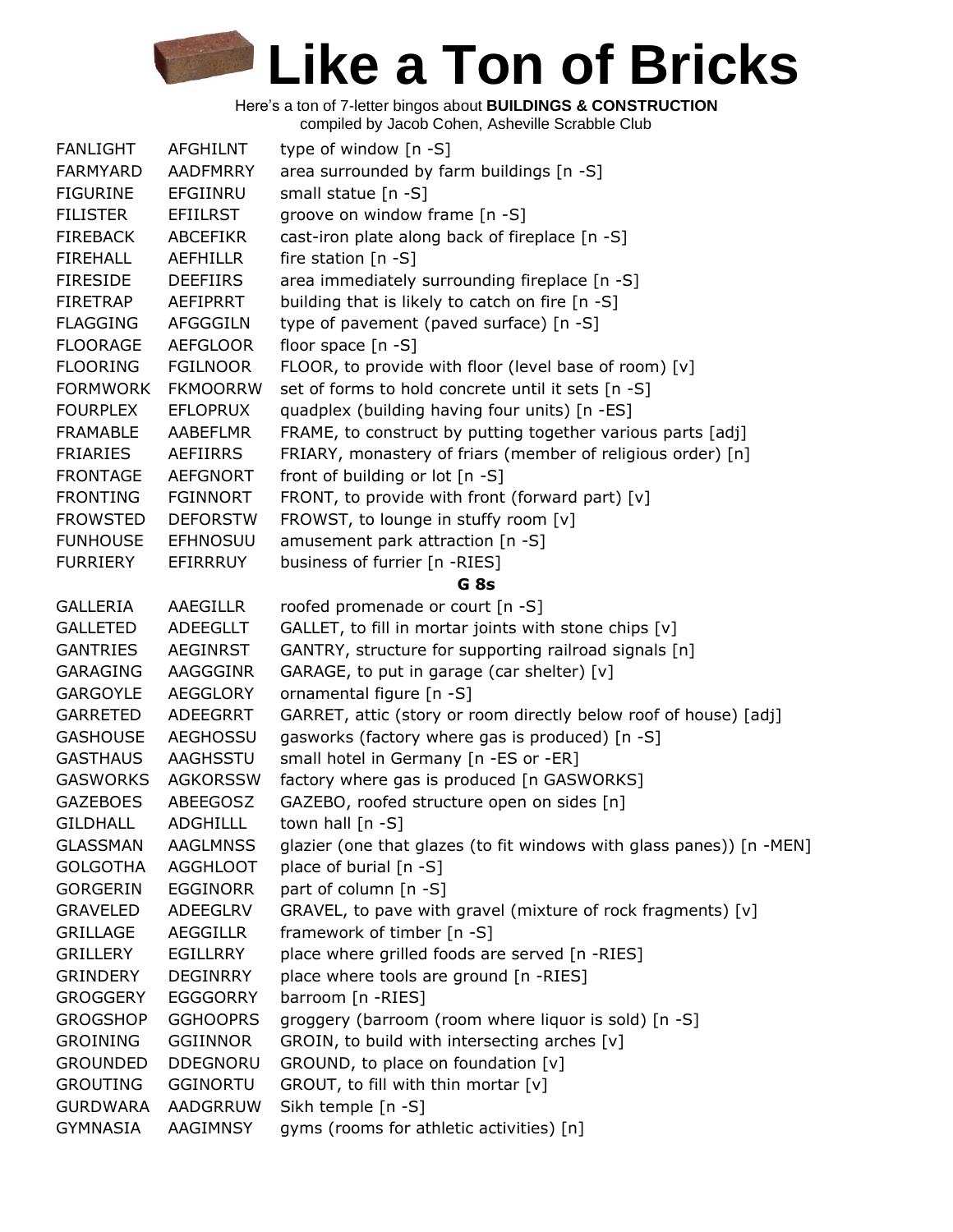Here's a ton of 7-letter bingos about **BUILDINGS & CONSTRUCTION** compiled by Jacob Cohen, Asheville Scrabble Club

#### **H 8s**

| <b>HACIENDA</b> | <b>AACDEHIN</b> | estate $[n -S]$                                                   |
|-----------------|-----------------|-------------------------------------------------------------------|
| <b>HANGARED</b> | <b>AADEGHNR</b> | HANGAR, to place in aircraft shelter [v]                          |
| <b>HARBORED</b> | ABDEHORR        | HARBOR, to shelter (to provide cover or protection for) [v]       |
| <b>HARBORER</b> | ABEHORRR        | one that harbors (to shelter) [n -S]                              |
| <b>HATCHERY</b> | <b>ACEHHRTY</b> | place for hatching eggs [n -RIES]                                 |
| <b>HAVENING</b> | AEGHINNV        | HAVEN, to shelter (to provide cover or protection for) [v]        |
| <b>HEELPOST</b> | <b>EEHLOPST</b> | post fitted to end of something [n -S]                            |
| <b>HELLHOLE</b> | <b>EEHHLLLO</b> | horrible place [n -S]                                             |
| <b>HENHOUSE</b> | <b>EEHHNOSU</b> | shelter for poultry [n -S]                                        |
| <b>HERMAEAN</b> | AAEEHMNR        | HERMA, herm (type of statue (three-dimensional work of art) [adj] |
| <b>HIDEAWAY</b> | AADEHIWY        | hideout (place of refuge) [n -S]                                  |
| <b>HIGHRISE</b> | <b>EGHHIIRS</b> | building with many stories (horizontal divisions) [n -S]          |
| <b>HIGHROAD</b> | <b>ADGHHIOR</b> | highway (main road) [n -S]                                        |
| <b>HOCKSHOP</b> | <b>CHHKOOPS</b> | pawnshop (place where things are pawned) [n -S]                   |
| <b>HOMELIKE</b> | <b>EEHIKLMO</b> | suggestive of home [adj]                                          |
| <b>HOMESITE</b> | <b>EEHIMOST</b> | location for house [n -S]                                         |
| <b>HOMINESS</b> | <b>EHIMNOSS</b> | quality of being homey (homelike (suggestive of home)) [n -ES]    |
| <b>HOODMOLD</b> | DDHLMOOO        | protective projection on cornice [n -S]                           |
| <b>HOOSEGOW</b> | <b>EGHOOOSW</b> | jail [n -S]                                                       |
| <b>HOSPITIA</b> | <b>AHIIOPST</b> | places of shelter [n]                                             |
| <b>HOSTELRY</b> | <b>EHLORSTY</b> | inn [n -RIES]                                                     |
| <b>HOTELDOM</b> | <b>DEHLMOOT</b> | hotels and hotel workers [n -S]                                   |
| <b>HOTHOUSE</b> | <b>EHHOOSTU</b> | to grow in hothouse (heated greenhouse) [v -D, -SING, -S]         |
| <b>HOUSEFUL</b> | <b>EFHLOSUU</b> | as much as house will hold [n -S]                                 |
| <b>HOUSESIT</b> | <b>EHIOSSTU</b> | to occupy dwelling while tenants are away [v -SAT, -TTING, -S]    |
| <b>HOUSETOP</b> | <b>EHOOPSTU</b> | roof of house [n -S]                                              |
| <b>HOVELING</b> | <b>EGHILNOV</b> | HOVEL, to live in small, miserable dwelling [v]                   |
| <b>HOVELLED</b> | <b>DEEHLLOV</b> | HOVEL, to live in small, miserable dwelling [v]                   |
| <b>HYPOGEUM</b> | <b>EGHMOPUY</b> | underground chamber [n -EA]                                       |
|                 |                 | I8s                                                               |
| <b>ICEHOUSE</b> | <b>CEEHIOSU</b> | building for storing ice [n -S]                                   |
| <b>INGROUND</b> | DGINNORU        | built into ground [adj]                                           |
| <b>INTRADOS</b> | ADINORST        | inner curve of arch [n -ES]                                       |
| <b>IRONWORK</b> | <b>IKNOORRW</b> | objects made of iron [n -S]                                       |
|                 |                 | J <sub>8s</sub>                                                   |
| <b>JAILABLE</b> | AABEIJLL        | JAIL, to put in jail (place of confinement) [adj]                 |
| <b>JALOUSIE</b> | <b>AEIJLOSU</b> | type of window [n -S]                                             |
| <b>JOINABLE</b> | ABEIJLNO        | JOIN, to unite (to bring together so as to form whole) [adj]      |
| <b>JOINTING</b> | <b>GIIJNNOT</b> | JOINT, to fit together by means of junction [v]                   |
| <b>JOISTING</b> | <b>GIIJNOST</b> | JOIST, to support with horizontal beams [v]                       |
| <b>JUNCTION</b> | <b>CIJNNOTU</b> | place where things join [n -S]                                    |
| <b>JUNKYARD</b> | <b>ADJKNRUY</b> | place where junk is stored [n -S]                                 |
|                 |                 | K <sub>8s</sub>                                                   |
| <b>KEYSTONE</b> | <b>EEKNOSTY</b> | central stone of arch [n -S]                                      |
| <b>KINGPOST</b> | <b>GIKNOPST</b> | supporting structure of roof [n -S]                               |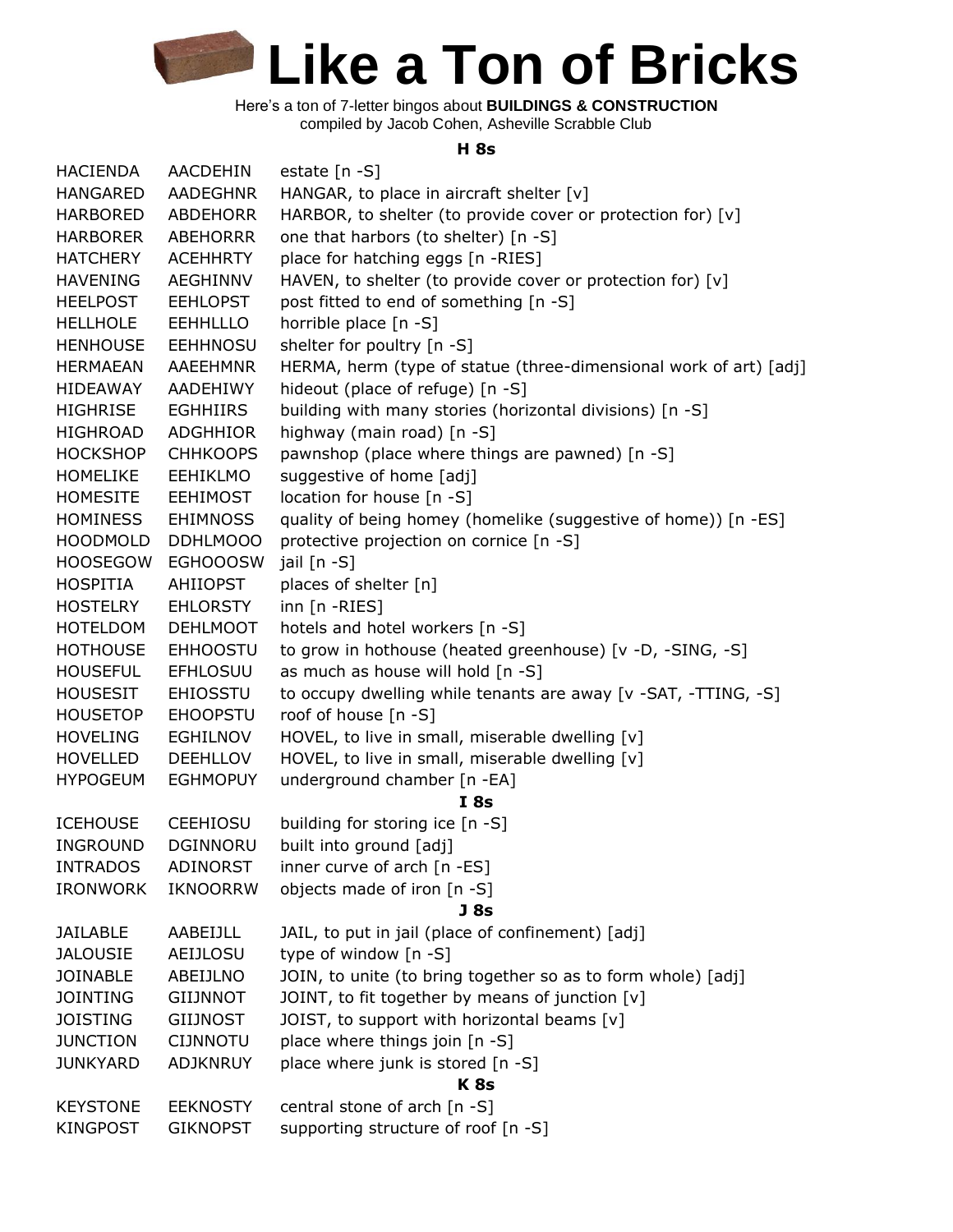Here's a ton of 7-letter bingos about **BUILDINGS & CONSTRUCTION** compiled by Jacob Cohen, Asheville Scrabble Club

| <b>KNACKERY</b> | <b>ACEKKNRY</b> | place of business of knacker [n -RIES]                                                         |
|-----------------|-----------------|------------------------------------------------------------------------------------------------|
| <b>KOLHOZES</b> | <b>EHKLOOSZ</b> | KOLHOZ, kolkhoz (collective farm in Russia) [n]                                                |
|                 |                 | L8s                                                                                            |
| LAITANCE        | AACEILNT        | milky deposit on surface of fresh concrete [n -S]                                              |
| LAMASERY        | <b>AAELMRSY</b> | monastery of lamas [n -RIES]                                                                   |
| <b>LANCETED</b> | <b>ACDEELNT</b> | LANCET, narrow, pointed arch [adj]                                                             |
| LANDMARK        | <b>AADKLMNR</b> | to designate building or site as place of historical or aesthetic importance [v -ED, -ING, -S] |
| <b>LATCHKEY</b> | <b>ACEHKLTY</b> | key for opening latched door [n -S]                                                            |
| LATHWORK        | <b>AHKLORTW</b> | lathing (work made of or using laths) [n -S]                                                   |
| LAVATORY        | <b>AALORTVY</b> | room equipped with washing and toilet facilities [n -RIES]                                     |
| <b>LEVEEING</b> | EEEGILNV        | LEVEE, to provide with embankment [v]                                                          |
| <b>LICHGATE</b> |                 |                                                                                                |
|                 | ACEGHILT        | lychgate (roofed gateway to churchyard) [n -S]                                                 |
| LIMEWASH        | <b>AEHILMSW</b> | mixture of lime and water for coating walls [n -ES]                                            |
| <b>LINOLEUM</b> | EILLMNOU        | durable material used as floor covering [n -S]                                                 |
| <b>LINTELED</b> | DEEILLNT        | LINTEL, horizontal supporting beam [adj]                                                       |
| <b>LIVEABLE</b> | ABEEILLV        | livable (suitable for living in) [adj]                                                         |
| <b>LOCATION</b> | <b>ACILNOOT</b> | place where something is at given moment [n -S]                                                |
| <b>LOCKDOWN</b> | <b>CDKLNOOW</b> | confinement of prisoners to their cells [n -S]                                                 |
| <b>LOCUTORY</b> | <b>CLOORTUY</b> | room in monastery [n -RIES]                                                                    |
| <b>LODGMENT</b> | <b>DEGLMNOT</b> | lodging (temporary place to live) [n -S]                                                       |
| <b>LOUVERED</b> | <b>DEELORUV</b> | LOUVER, type of window [adj]                                                                   |
| <b>LUMBERER</b> | <b>BEELMRRU</b> | one that lumbers (to cut down and prepare timber for market) [n -S]                            |
| <b>LYCHGATE</b> | <b>ACEGHLTY</b> | roofed gateway to churchyard [n -S]                                                            |
|                 |                 | <b>M</b> 8s                                                                                    |
| <b>MADHOUSE</b> | ADEHMOSU        | insane asylum [n -S]                                                                           |
| MADRASAH        | <b>AAADHMRS</b> | madrassa (Muslim school) [n -S]                                                                |
| <b>MADRASSA</b> | <b>AAADMRSS</b> | Muslim school [n -S]                                                                           |
| MAILROOM        | <b>AILMMOOR</b> | room for processing mail [n -S]                                                                |
| MAMATEEK        | AAEEKMMT        | type of wigwam (Native American dwelling) [n -S]                                               |
| MANORIAL        | AAILMNOR        | MANOR, landed estate or territorial unit [adj]                                                 |
| <b>MARTELLO</b> | AELLMORT        | circular fort $[n - S]$                                                                        |
| MASHGIAH        | AAGHHIMS        | inspector of kosher establishments [n -ICHIM, -IHIM]                                           |
| MASONING        | <b>AGIMNNOS</b> | MASON, to build with stone or brick $[v]$                                                      |
| <b>MASONITE</b> | AEIMNOST        | fiberboard made from steam-exploded wood fiber -- trademark [n -S]                             |
| <b>MAZELIKE</b> | AEEIKLMZ        | mazy (full of confusing turns and passages) [adj]                                              |
| MECHITZA        | <b>ACEHIMTZ</b> | partition separating men and women in synagogue [n -S or -ZOT]                                 |
| <b>MEGALITH</b> | <b>AEGHILMT</b> | huge stone used in prehistoric monuments [n -S]                                                |
| <b>MEGAMALL</b> | AAEGLLMM        | very large shopping mall [n -S]                                                                |
| <b>MEGAPLEX</b> | AEEGLMPX        | large building having many movie theaters [n -ES]                                              |
| <b>MESSUAGE</b> | AEEGMSSU        | dwelling house with its adjacent buildings and land [n -S]                                     |
| MIDSHORE        | <b>DEHIMORS</b> | designating fishery that is between inshore and offshore fisheries [adj]                       |
| <b>MILLWORK</b> | <b>IKLLMORW</b> | woodwork produced by milling [n -S]                                                            |
| MINIMILL        | <b>IIILLMMN</b> | small-scale steel mill [n -S]                                                                  |
| MISBUILD        | <b>BDIILMSU</b> | to build imperfectly [v -LT, -ING, -S]                                                         |
| <b>MISFRAME</b> | <b>AEFIMMRS</b> | to frame badly [v -D, -MING, -S]                                                               |
| MISLODGE        | <b>DEGILMOS</b> | to lodge in wrong place [v -D, -GING, -S]                                                      |
|                 |                 |                                                                                                |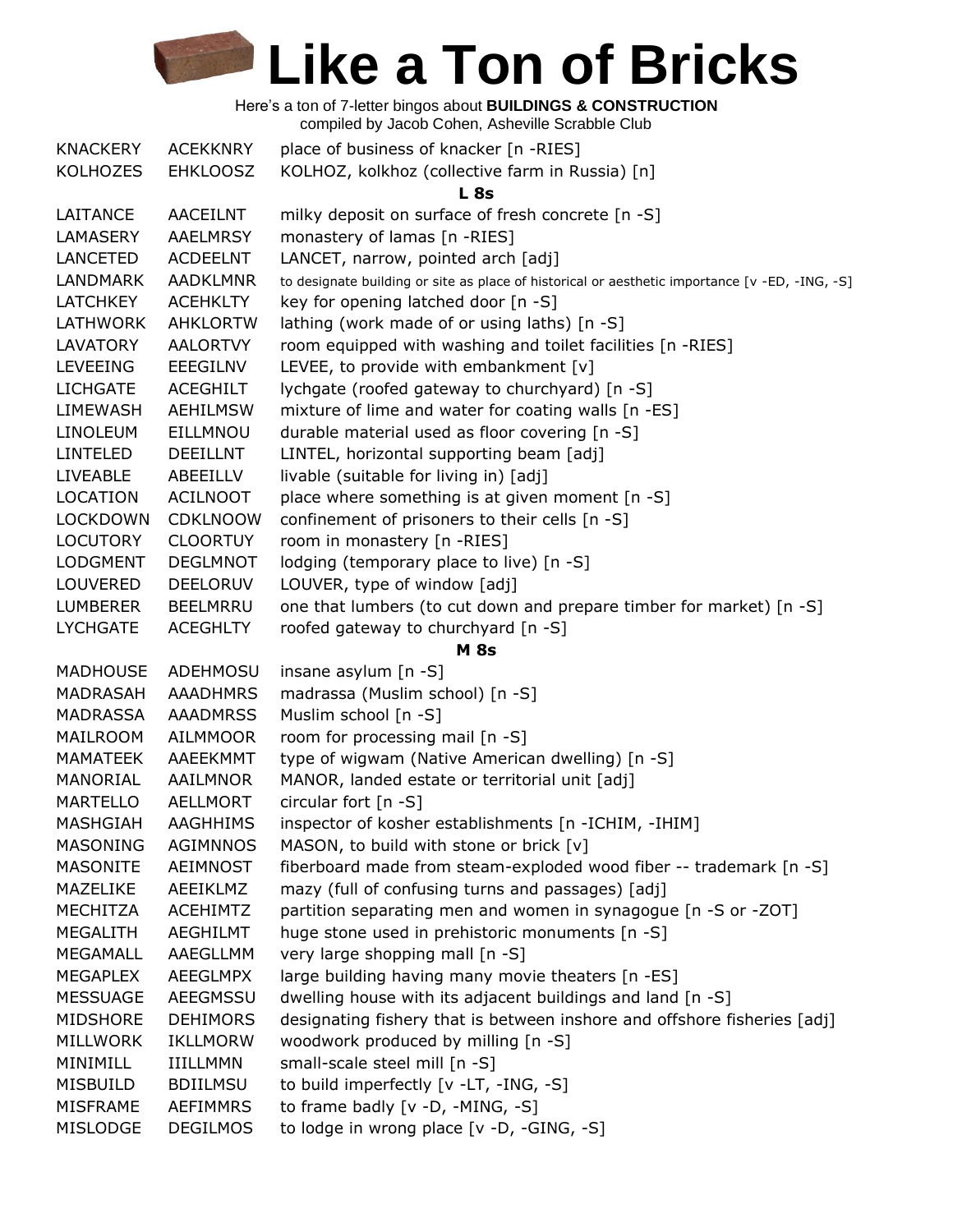| <b>MONUMENT</b> | <b>EMMNNOTU</b> | structure built as memorial [n -S]                                             |
|-----------------|-----------------|--------------------------------------------------------------------------------|
| MOONGATE        | AEGMNOOT        | circular gateway in wall [n -S]                                                |
| <b>MOONPORT</b> | <b>MNOOOPRT</b> | facility for launching spacecraft to moon [n -S]                               |
| MORESQUE        | EEMOQRSU        | ancient decorative style [n -S]                                                |
| MORTARED        | ADEMORRT        | MORTAR, to secure with mortar (type of cement) [v]                             |
| <b>MORTUARY</b> | <b>AMORRTUY</b> | place where dead bodies are kept until burial [n -RIES]                        |
| MOSHAVIM        | AHIMMOSV        | MOSHAV, cooperative settlement of small farms in Israel [n]                    |
| <b>MOTORWAY</b> | <b>AMOORTWY</b> | type of highway (main road) [n -S]                                             |
| <b>MUNTINED</b> | DEIMNNTU        | MUNTIN, dividing strip for window panes [adj]                                  |
|                 |                 | <b>N</b> 8s                                                                    |
| <b>NESTLIKE</b> | <b>EEIKLNST</b> | resembling nest [adj]                                                          |
| <b>NEXTDOOR</b> | <b>DENOORTX</b> | located in next building or room [adj]                                         |
| <b>NOOKLIKE</b> | <b>EIKKLNOO</b> | NOOK, corner, as in room [adj]                                                 |
| <b>NUTHOUSE</b> | <b>EHNOSTUU</b> | insane asylum [n -S]                                                           |
|                 |                 | <b>O</b> 8s                                                                    |
| <b>OCEANAUT</b> | <b>AACENOTU</b> | aquanaut (scuba diver trained to live in underwater installations) [n -S]      |
| <b>OPENWORK</b> | <b>EKNOOPRW</b> | ornamental or structural work containing numerous openings [n -S]              |
| <b>ORANGERY</b> | <b>AEGNORRY</b> | place where orange trees are cultivated [n -RIES]                              |
| <b>OSSATURE</b> | AEORSSTU        | framework [n -S]                                                               |
| <b>OUTBUILD</b> | <b>BDILOTUU</b> | to surpass in building [v -LT, -ING, -S]                                       |
| <b>OUTHOUSE</b> | <b>EHOOSTUU</b> | toilet housed in small structure [n -S]                                        |
| <b>OWLERIES</b> | <b>EEILORSW</b> | OWLERY, place that owls inhabit [n]                                            |
|                 |                 | <b>P</b> 8s                                                                    |
| PALATIAL        | AAAILLPT        | resembling palace (royal residence) [adj]                                      |
| <b>PALESTRA</b> | <b>AAELPRST</b> | school for athletics in ancient Greece [n -S or -E]                            |
| PALISADE        | AADEILPS        | to fortify with heavy fence [v -D, -DING, -S]                                  |
| PANELLED        | <b>ADEELLNP</b> | PANEL, to decorate with thin sheets of material [v]                            |
| <b>PANTHEON</b> | <b>AEHNNOPT</b> | temple dedicated to all gods [n -S]                                            |
| PANTILED        | ADEILNPT        | PANTILE, roofing tile [adj]                                                    |
| <b>PANTRIES</b> | <b>AEINPRST</b> | PANTRY, closet or room for storing kitchen utensils [n]                        |
| PARADISE        | AADEIPRS        | place of extreme beauty or delight [n -S]                                      |
| <b>PARGETED</b> | <b>ADEEGPRT</b> | PARGET, to cover with plaster [v]                                              |
| <b>PARTERRE</b> | <b>AEEPRRRT</b> | section of theater [n -S]                                                      |
| <b>PAVEMENT</b> | <b>AEEMNPTV</b> | paved surface [n -S]                                                           |
| PAVILION        | AIILNOPV        | to cover with large tent [v -ED, -ING, -S]                                     |
| <b>PAWNSHOP</b> | <b>AHNOPPSW</b> | place where things are pawned [n -S]                                           |
| <b>PEDESTAL</b> | <b>ADEELPST</b> | to provide with architectural support or base [v -ED, -LLED, -ING, -LLING, -S] |
| PEDIMENT        | <b>DEEIMNPT</b> | triangular architectural part [n -S]                                           |
| PENSIONE        | <b>EEINNOPS</b> | boarding house [n -S or -NI]                                                   |
| <b>PERIPTER</b> | EEIPPRRT        | structure with row of columns around all sides [n -S]                          |
| <b>PESTHOLE</b> | <b>EEHLOPST</b> | place liable to epidemic disease [n -S]                                        |
|                 |                 |                                                                                |
| PHARMACY        | <b>AACHMPRY</b> | drugstore [n -CIES]                                                            |
| <b>PHAROSES</b> | <b>AEHOPRSS</b> | PHAROS, lighthouse or beacon to guide seamen [n]                               |
| PIGEONRY        | <b>EGINOPRY</b> | place for keeping pigeons [n -RIES]                                            |
| <b>PIGSTIES</b> | <b>EGIIPSST</b> | PIGSTY, pigpen (place where pigs are kept) [n]                                 |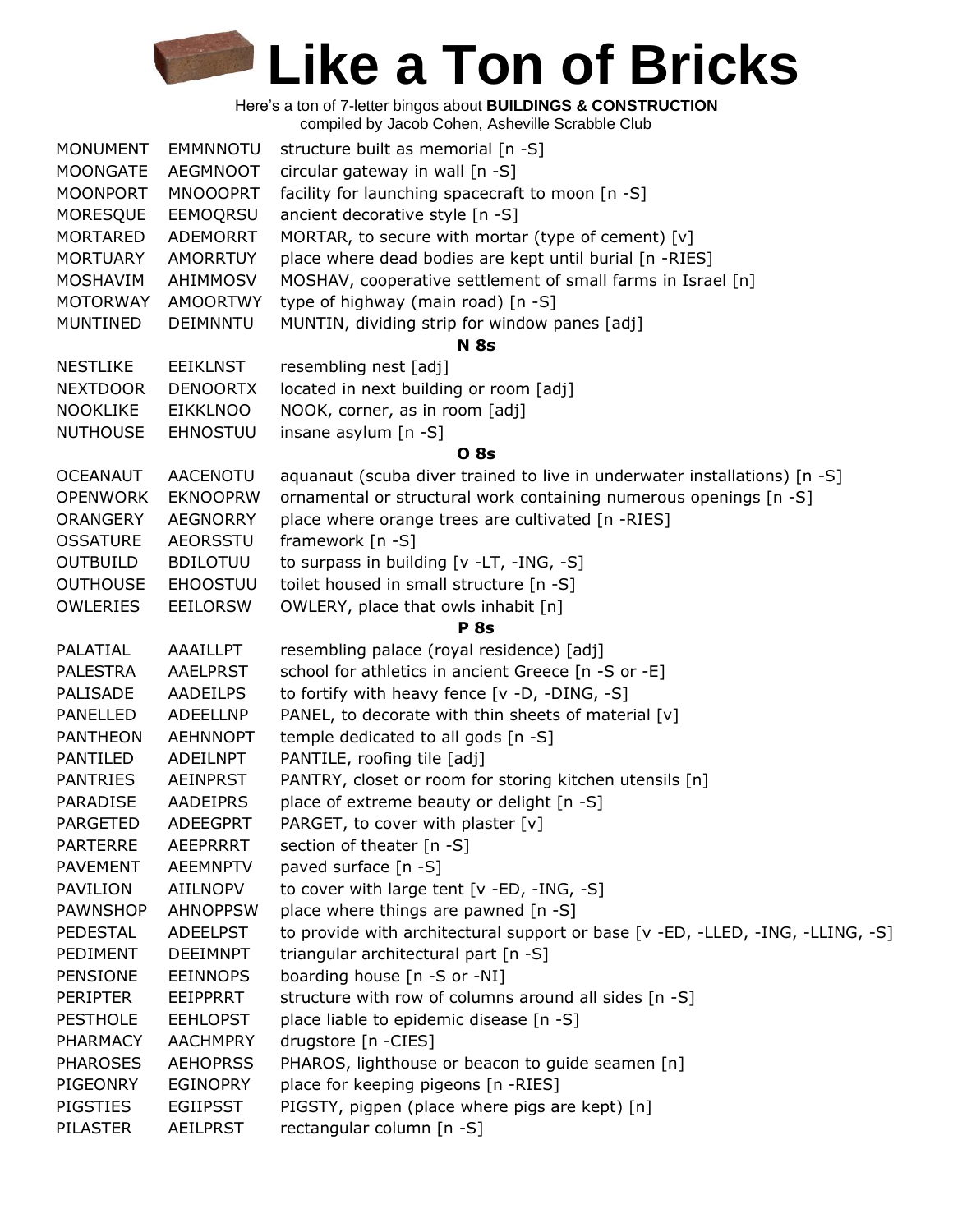| PILLARED        | ADEILLPR        | PILLAR, to provide with vertical building supports [v]                                         |
|-----------------|-----------------|------------------------------------------------------------------------------------------------|
| <b>PISSHOLE</b> | <b>EHILOPSS</b> | offensive word [n -S]                                                                          |
| PIZZERIA        | AEIIPRZZ        | place where pizzas are made and sold [n -S]                                                    |
| <b>PLAISTER</b> | <b>AEILPRST</b> | to plaster (to cover with plaster (mixture of lime, sand, and water)) [v -ED, -ING, -S]        |
| <b>PLANFORM</b> | <b>AFLMNOPR</b> | contour of object as viewed from above [n -S]                                                  |
| <b>PLANKING</b> | <b>AGIKLNNP</b> | covering made of planks [n -S] / PLANK, to cover with planks (long, flat pieces of lumber) [v] |
| <b>PLASTERY</b> | <b>AELPRSTY</b> | resembling plaster [adj]                                                                       |
| <b>PLAYROOM</b> | <b>ALMOOPRY</b> | recreation room [n -S]                                                                         |
| <b>PLUMBING</b> | <b>BGILMNPU</b> | pipe system of building [n -S]                                                                 |
| POOLHALL        | <b>AHLLLOOP</b> | poolroom (establishment for playing of billiards) [n -S]                                       |
| <b>POOLROOM</b> | LMOOOOPR        | establishment for playing of billiards [n -S]                                                  |
| <b>POOLSIDE</b> | <b>DEILOOPS</b> | area surrounding swimming pool [n -S]                                                          |
| <b>PORTALED</b> | <b>ADELOPRT</b> | PORTAL, door, gate, or entrance [adj]                                                          |
| <b>PORTHOLE</b> | <b>EHLOOPRT</b> | small window in ship's side [n -S]                                                             |
| <b>PORTIERE</b> | <b>EEIOPRRT</b> | curtain for doorway [n -S]                                                                     |
| <b>POSTHOLE</b> | <b>EHLOOPST</b> | hole for fence post [n -S]                                                                     |
| <b>POTHOUSE</b> | <b>EHOOPSTU</b> | tavern (place where liquor is sold to be drunk on premises) [n -S]                             |
| PREBUILD        | <b>BDEILPRU</b> | to build beforehand [v -LT, -ING, -S]                                                          |
| PREDELLA        | <b>ADEELLPR</b> | base of altarpiece [n -S]                                                                      |
| <b>PREERECT</b> | <b>CEEEPRRT</b> | to erect beforehand [v -ED, -ING, -S]                                                          |
| <b>PRESIDIO</b> | <b>DEIIOPRS</b> | Spanish fort [n -S]                                                                            |
| <b>PRINTERY</b> | <b>EINPRRTY</b> | place where printing is done [n -RIES]                                                         |
| <b>PRIORIES</b> | <b>EIIOPRRS</b> | PRIORY, religious house [n]                                                                    |
| PRISONED        | <b>DEINOPRS</b> | PRISON, to imprison (to confine (to shut within enclosure)) [v]                                |
| <b>PROPYLON</b> | <b>LNOOPPRY</b> | entrance to temple [n -LA]                                                                     |
| <b>PROSTYLE</b> | <b>ELOPRSTY</b> | building having row of columns across front only [n -S]                                        |
| PULPITAL        | AILLPPTU        | PULPIT, platform in church [adj]                                                               |
| <b>PUNCHEON</b> | <b>CEHNNOPU</b> | vertical supporting timber [n -S]                                                              |
|                 |                 | Q 8s                                                                                           |
| QUADPLEX        | ADELPQUX        | building having four units [n -ES]                                                             |
| QUINZHEE        | EEHINQUZ        | shelter made by hollowing out pile of snow [n -S]                                              |
| QUOINING        | GIINNOQU        | materials (as stones or bricks) used to form external corner of building [n -S]                |
|                 |                 | <b>R</b> 8s                                                                                    |
| RABBITRY        | ABBIRRTY        | place where rabbits are kept [n -RIES]                                                         |
| <b>RAFTERED</b> | <b>ADEEFRRT</b> | furnished with rafters [adj]                                                                   |
| <b>REALTIES</b> | <b>AEEILRST</b> | REALTY, property in buildings and land [n]                                                     |
| <b>REDBRICK</b> | <b>BCDEIKRR</b> | modern British university [n -S]                                                               |
| <b>REFINERY</b> | <b>EEFINRRY</b> | place where crude material is refined [n -RIES]                                                |
| <b>REHAMMER</b> | <b>AEEHMMRR</b> | to hammer again [v -ED, -ING, -S]                                                              |
| RENAILED        | ADEEILNR        | RENAIL, to nail again [v]                                                                      |
| <b>RENOVATE</b> | <b>AEENORTV</b> | to make like new [v -D, -TING, -S]                                                             |
| <b>REPAVING</b> | <b>AEGINPRV</b> | REPAVE, PAVE, to cover with material that forms firm, level surface [v]                        |
| <b>REPEGGED</b> | <b>DEEEGGPR</b> | REPEG, PEG, to fasten with peg (wooden pin) [v]                                                |
| <b>REPTILIA</b> | AEIILPRT        | buildings for housing reptiles [n]                                                             |
| <b>REROOFED</b> | <b>DEEFOORR</b> | REROOF, ROOF, to provide with roof (external upper covering of building) $[v]$                 |
| <b>RESHOWS</b>  | <b>EHORSSW</b>  | RESHOW, to show again [v]                                                                      |
|                 |                 |                                                                                                |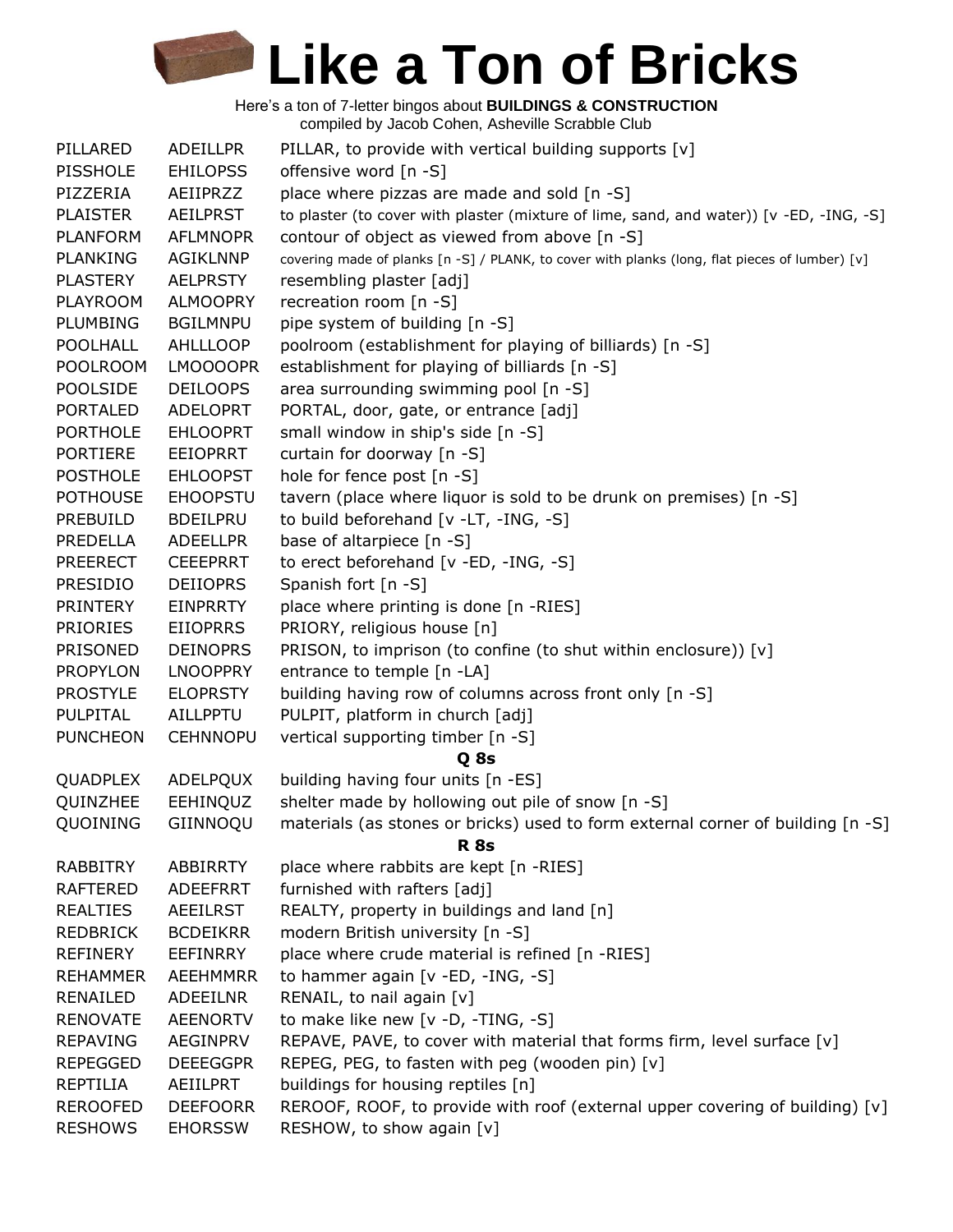| <b>RESIDENT</b> | <b>DEEINRST</b> | one who resides [n -S]                                                      |
|-----------------|-----------------|-----------------------------------------------------------------------------|
| <b>RESIDING</b> | <b>DEGIINRS</b> | RESIDE, to dwell permanently or continuously [v]                            |
| <b>RESTROOM</b> | <b>EMOORRST</b> | room furnished with toilets and sinks [n -S]                                |
| <b>RETILING</b> | <b>EGIILNRT</b> | RETILE, to tile again [v]                                                   |
| <b>REVETTED</b> | <b>DEEERTTV</b> | REVET, to face with masonry [v]                                             |
| <b>RINGWORK</b> | <b>GIKNORRW</b> | fortified circular trench around castle [n -S]                              |
| RIPSAWED        | <b>ADEIPRSW</b> | RIPSAW, to saw wood by cutting with grain [v]                               |
| <b>ROADLESS</b> | <b>ADELORSS</b> | having no roads [adj]                                                       |
| ROADSIDE        | <b>ADDEIORS</b> | area along side of road [n -S]                                              |
| <b>ROCAILLE</b> | <b>ACEILLOR</b> | rococo (style of architecture and decoration) [n -S]                        |
| <b>ROCKWOOL</b> | <b>CKLOOORW</b> | mineral wool used for insulation [n -S]                                     |
| <b>ROOFLESS</b> | <b>EFLOORSS</b> | having no roof (external upper covering of building) [adj]                  |
| <b>ROOFLIKE</b> | <b>EFIKLOOR</b> | resembling roof (external upper covering of building) [adj]                 |
| <b>ROOFLINE</b> | <b>EFILNOOR</b> | profile of roof (external upper covering of building) [n -S]                |
| <b>ROOFTREE</b> | <b>EEFOORRT</b> | horizontal timber in roof (external upper covering of building) [n -S]      |
| <b>ROOMETTE</b> | <b>EEMOORTT</b> | small room $[n -S]$                                                         |
| <b>ROPERIES</b> | <b>EEIOPRRS</b> | ROPERY, place where ropes are made [n]                                      |
| <b>ROSERIES</b> | <b>EEIORRSS</b> | ROSERY, place where roses are grown [n]                                     |
| <b>ROUGHOUT</b> | <b>GHOORTUU</b> | unfinished roughly shaped artifact [n -S]                                   |
|                 |                 | S <sub>8s</sub>                                                             |
| SACRARIA        | <b>AAACIRRS</b> | ancient Roman shrines [n SACRARIA]                                          |
| <b>SADDLERY</b> | <b>ADDELRSY</b> | shop of saddler [n -RIES]                                                   |
| SALEROOM        | <b>AELMOORS</b> | room in which goods are displayed for sale [n -S]                           |
| <b>SALTWORK</b> | <b>AKLORSTW</b> | saltern (place where salt is produced) [n -S]                               |
| SANITARY        | <b>AAINRSTY</b> | public urinal [n -RIES]                                                     |
| <b>SAWDUSTY</b> | <b>ADSSTUWY</b> | SAWDUST, small particles of wood produced in sawing [adj]                   |
| SAWHORSE        | <b>AEHORSSW</b> | rack used to support piece of wood being sawed [n -S]                       |
| <b>SCAFFOLD</b> | <b>ACDFFLOS</b> | to provide with scaffold (temporary platform for workmen) [v -ED, -ING, -S] |
| <b>SCARPHED</b> | <b>ACDEHPRS</b> | SCARPH, to unite by means of type of joint [v]                              |
| <b>SCHOOLED</b> | <b>CDEHLOOS</b> | SCHOOL, to educate in institution of learning [v]                           |
| <b>SCHOOLER</b> | <b>CEHLOORS</b> | person attending school [n -S]                                              |
| <b>SCULLERY</b> | <b>CELLRSUY</b> | room in which kitchen utensils are cleaned and stored [n -RIES]             |
| <b>SEADROME</b> | <b>ADEEMORS</b> | airport in sea $[n-S]$                                                      |
| SEMINARY        | <b>AEIMNRSY</b> | school for training of priests, ministers, or rabbis [n -RIES]              |
| <b>SERAGLIO</b> | <b>AEGILORS</b> | harem (section of Muslim household reserved for women) [n -S]               |
| <b>SESSPOOL</b> | <b>ELOOPSSS</b> | cesspool (covered well or pit for sewage) [n -S]                            |
| <b>SEVERIES</b> | <b>EEEIRSSV</b> | SEVERY, compartment in vaulted ceiling [n]                                  |
| <b>SHACKIER</b> | <b>ACEHIKRS</b> | SHACKY, dilapidated [adj]                                                   |
| <b>SHACKING</b> | <b>ACGHIKNS</b> | SHACK, to live or dwell [v]                                                 |
| SHAMIANA        | <b>AAAHIMNS</b> | large tent in India [n -S]                                                  |
| <b>SHANTIES</b> | <b>AEHINSST</b> | SHANTY, small, crudely built dwelling [n]                                   |
| <b>SHEALING</b> | <b>AEGHILNS</b> | shepherd's hut [n -S]                                                       |
| <b>SHEDDING</b> | <b>DDEGHINS</b> | SHED, to house in shed (small, low structure) [v]                           |
| <b>SHEDLIKE</b> | <b>DEEHIKLS</b> | resembling shed [adj]                                                       |
| <b>SHEEPCOT</b> | <b>CEEHOPST</b> | enclosure for sheep [n -S]                                                  |
| <b>SHIELING</b> | <b>EGHIILNS</b> | shealing (shepherd's hut) [n -S]                                            |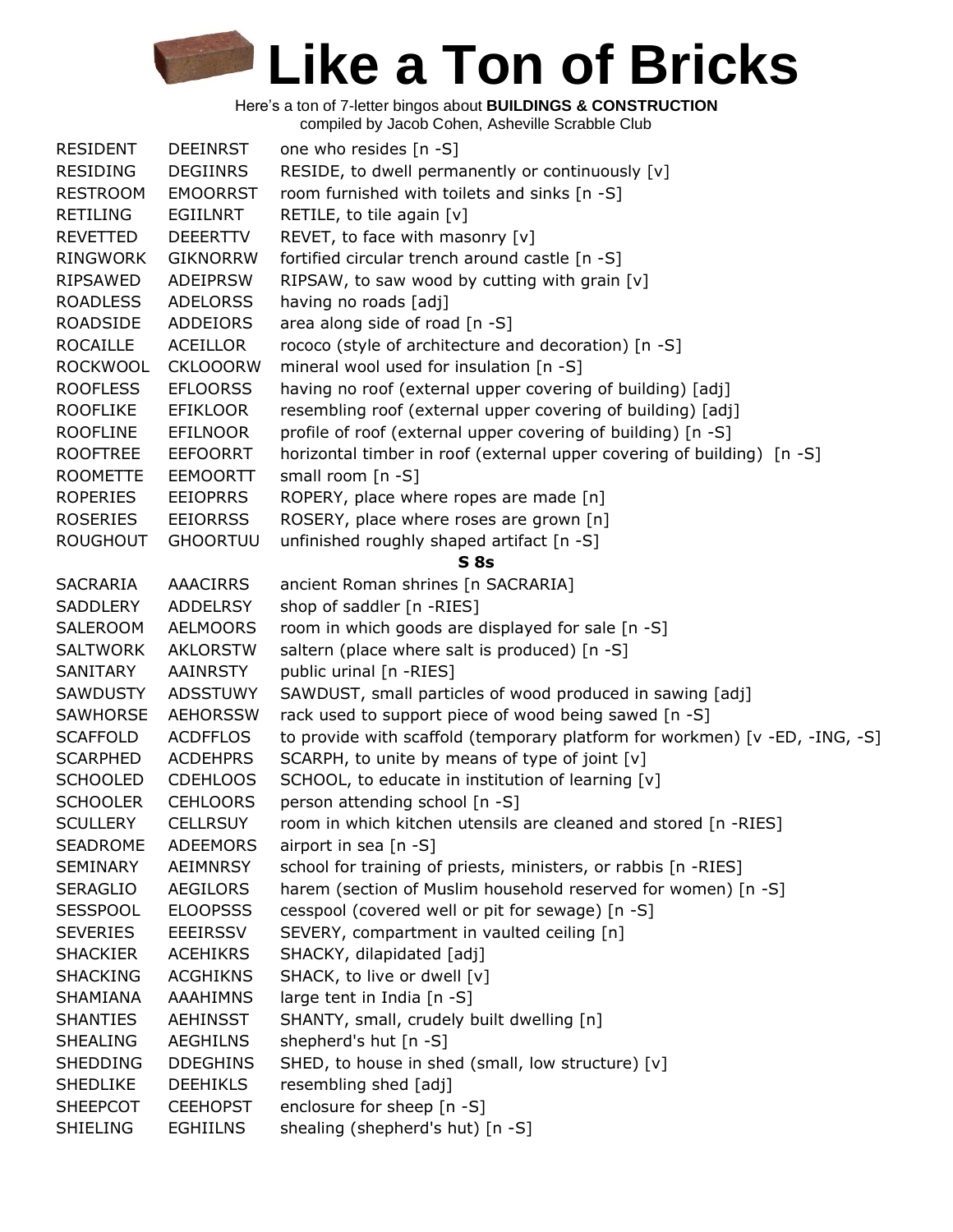| SHIMMING        | <b>GHIIMMNS</b> | SHIM, to fill out or level by inserting thin wedge [v]                                                   |
|-----------------|-----------------|----------------------------------------------------------------------------------------------------------|
| <b>SHINGLER</b> | <b>EGHILNRS</b> | one that shingles (to cover with shingles (thin, oblong pieces of building material)) [n -S]             |
| SHIPYARD        | <b>ADHIPRSY</b> | place where ships are built or repaired [n -S]                                                           |
| <b>SHITHOLE</b> | <b>EHHILOST</b> | offensive word [n -S]                                                                                    |
| <b>SHOPLESS</b> | <b>EHLOPSSS</b> | having no stores [adj]                                                                                   |
| <b>SHOPLIFT</b> | <b>FHILOPST</b> | to steal goods from store [v -ED, -ING, -S]                                                              |
| <b>SHOPTALK</b> | <b>AHKLOPST</b> | conversation concerning one's business or occupation [n -S]                                              |
| SHOWROOM        | <b>HMOOORSW</b> | room used for display of merchandise [n -S]                                                              |
| <b>SHRINING</b> | <b>GHIINNRS</b> | SHRINE, to place in shrine (receptacle for sacred relics) [v]                                            |
| <b>SIDEWALK</b> | <b>ADEIKLSW</b> | paved walk for pedestrians [n -S]                                                                        |
| <b>SKIRTING</b> | <b>GIIKNRST</b> | board at base of wall [n -S]                                                                             |
| <b>SKYBOXES</b> | <b>BEKOSSXY</b> | SKYBOX, enclosure of seats situated high in stadium [n]                                                  |
| <b>SKYLIGHT</b> | <b>GHIKLSTY</b> | window in roof or ceiling $[n -S]$                                                                       |
| <b>SLABLIKE</b> | <b>ABEIKLLS</b> | resembling slab (broad, flat pieces) [adj]                                                               |
| <b>SLAPDASH</b> | <b>AADHLPSS</b> | careless work [n -ES]                                                                                    |
| <b>SLATIEST</b> | <b>AEILSSTT</b> | SLATY, resembling slate [adj] / SLATEY [adj]                                                             |
| <b>SLATTING</b> | <b>AGILSNTT</b> | SLAT, to provide with slats (narrow strips of wood or metal) [v]                                         |
| <b>SLIPFORM</b> | <b>FILMOPRS</b> | to construct with use of mold in which concrete is placed to set [v -ED, -ING, -S]                       |
| <b>SLIPSHOD</b> | <b>DHILOPSS</b> | carelessly done or made [adj]                                                                            |
| <b>SMELTERY</b> | <b>EELMRSTY</b> | place for smelting [n -RIES]                                                                             |
| <b>SMITHIES</b> | <b>EHIIMSST</b> | SMITHY, workshop of smith [n]                                                                            |
| <b>SNAKEPIT</b> | <b>AEIKNPST</b> | psychiatric hospital [n -S]                                                                              |
| SNOWSHED        | <b>DEHNOSSW</b> | structure built to provide protection against snow [n -S]                                                |
| <b>SNUGGERY</b> | <b>EGGNRSUY</b> | snug place [n -RIES]                                                                                     |
| SOLARIUM        | AILMORSU        | room exposed to sun [n -IA, -S]                                                                          |
| <b>SPARABLE</b> | AABELPRS        | type of nail [n -S]                                                                                      |
| <b>SPEEDWAY</b> | <b>ADEEPSWY</b> | road designed for rapid travel [n -S]                                                                    |
| <b>SPINNERY</b> | <b>EINNPRSY</b> | spinning mill [n -RIES]                                                                                  |
| <b>SPIRIEST</b> | <b>EIIPRSST</b> | SPIRY, tall, slender, and tapering [adj]                                                                 |
| <b>STABLING</b> | ABGILNST        | accommodation for animals in stable [n -S] / STABLE, to put in stable (shelter for domestic animals) [v] |
| <b>STAGEFUL</b> | <b>AEFGLSTU</b> | as much or as many as stage can hold [n -S]                                                              |
| <b>STATUARY</b> | <b>AARSTTUY</b> | group of statues [n -RIES]                                                                               |
| <b>STEADING</b> | ADEGINST        | small farm $[n - S]$                                                                                     |
| <b>STEMMERY</b> | <b>EEMMRSTY</b> | place where tobacco leaves are stripped [n -RIES]                                                        |
| <b>STEPLESS</b> | <b>EELPSSST</b> | lacking steps (structures for passing from one level to next) [adj]                                      |
| <b>STERNSON</b> | <b>ENNORSST</b> | reinforcing post of ship [n -S]                                                                          |
| <b>STILTING</b> | <b>GIILNSTT</b> | STILT, to raise on stilts (long, slender poles) [v]                                                      |
| <b>STOCKADE</b> | <b>ACDEKOST</b> | to build type of protective fence around [v -D, -DING, -S]                                               |
| <b>STOREYED</b> | <b>DEEORSTY</b> | STOREY, horizontal division of building [adj]                                                            |
| <b>STUCCOED</b> | <b>CCDEOSTU</b> | STUCCO, to coat with type of plaster [v]                                                                 |
| <b>STUCCOER</b> | <b>CCEORSTU</b> | one that stuccoes (to coat with type of plaster) [n -S]                                                  |
| <b>STUCCOES</b> | <b>CCEOSSTU</b> | STUCCO, to coat with type of plaster [v]                                                                 |
| <b>STUDDING</b> | <b>DDGINSTU</b> | framework of wall [n -S]                                                                                 |
| <b>STUDWORK</b> | <b>DKORSTUW</b> | studding (framework of wall) [n -S]                                                                      |
| <b>STURDIER</b> | DEIRRSTU        | STURDY, strong and durable [adj]                                                                         |
| <b>STURDILY</b> | <b>DILRSTUY</b> | STURDY, strong and durable [adv]                                                                         |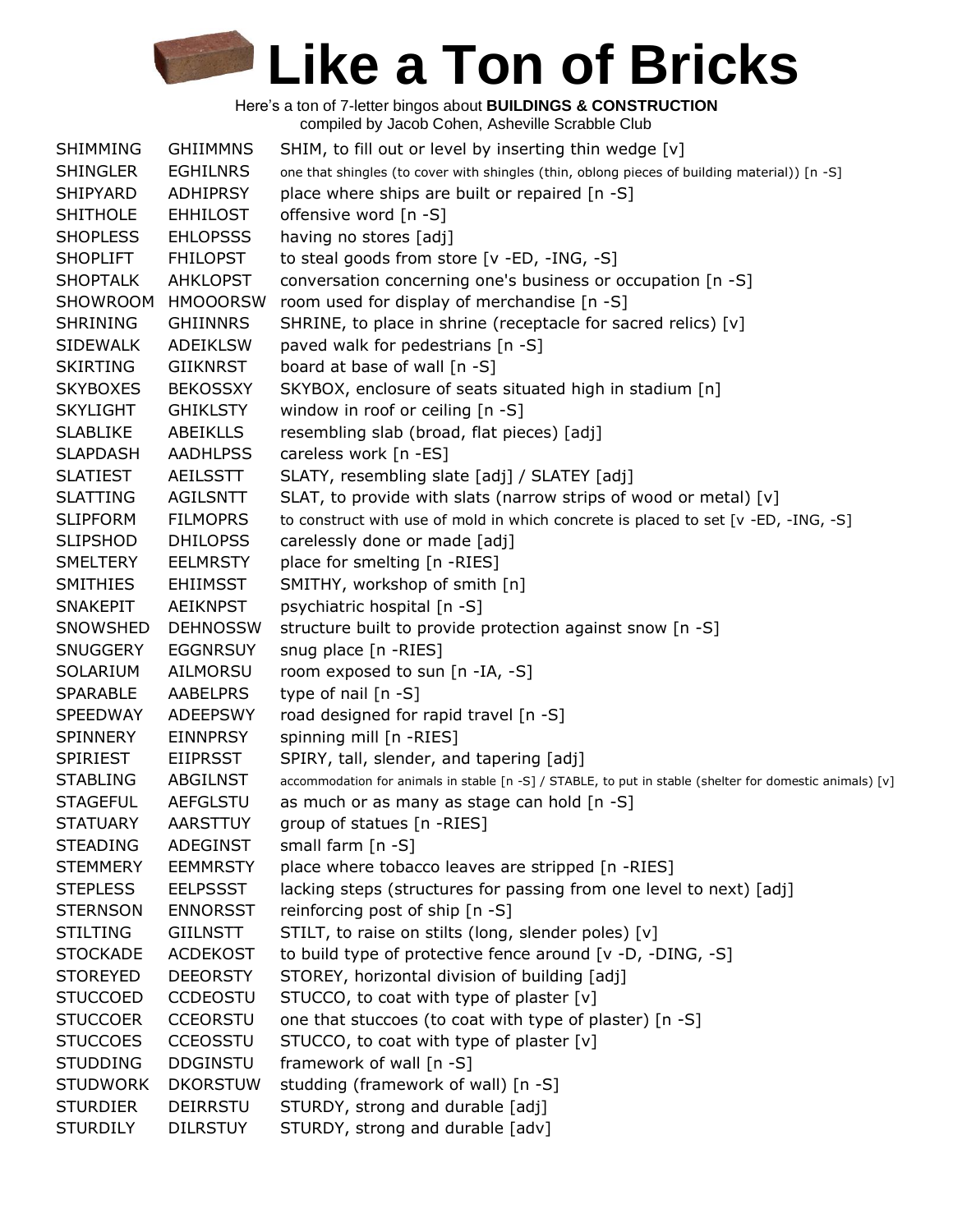| <b>SUBFLOOR</b> | <b>BFLOORSU</b> | rough floor laid as base for finished floor [n -S]                           |
|-----------------|-----------------|------------------------------------------------------------------------------|
| <b>SUBFRAME</b> | ABEFMRSU        | frame for attachment of finish frame [n -S]                                  |
| <b>SUBGRADE</b> | <b>ABDEGRSU</b> | surface on which pavement is placed [n -S]                                   |
| <b>SUBLEVEL</b> | <b>BEELLSUV</b> | lower level [n -S]                                                           |
| <b>SUBSHAFT</b> | ABFHSSTU        | shaft that is beneath another shaft [n -S]                                   |
| <b>SUBTRADE</b> | <b>ABDERSTU</b> | specialist hired by general contractor [n -S]                                |
| <b>SUDATORY</b> | <b>ADORSTUY</b> | hot-air bath for inducing sweating [n -RIES]                                 |
| <b>SUNPORCH</b> | <b>CHNOPRSU</b> | porch that admits much sunlight [n -ES]                                      |
| SWANNERY        | <b>AENNRSWY</b> | place where swans are raised [n -RIES]                                       |
| <b>SYPHERED</b> | <b>DEEHPRSY</b> | SYPHER, to overlap so as to make even surface, as beveled plank edges [v]    |
|                 |                 | T 8s                                                                         |
| <b>TAPESTRY</b> | <b>AEPRSTTY</b> | to decorate with woven wall hangings [v -RIED, -ING, -RIES]                  |
| <b>TAPHOUSE</b> | <b>AEHOPSTU</b> | tavern (place where liquor is sold to be drunk on premises) [n -S]           |
| <b>TAQUERIA</b> | AAEIQRTU        | restaurant specializing in tacos and burritos [n -S]                         |
| <b>TARPAPER</b> | AAEPPRRT        | heavy paper coated with tar $[n - S]$                                        |
| <b>TAVERNER</b> | <b>AEENRRTV</b> | one that runs tavern [n -S]                                                  |
| <b>TEARDOWN</b> | <b>ADENORTW</b> | process of disassembling [n -S]                                              |
| <b>TECTONIC</b> | <b>CCEINOTT</b> | pertaining to construction [adj]                                             |
| <b>TENEMENT</b> | <b>EEEMNNTT</b> | apartment house [n -S]                                                       |
| <b>TENONING</b> | <b>EGINNNOT</b> | TENON, to unite by means of tenon (projection on end of piece of wood) $[v]$ |
| <b>TENTLESS</b> | <b>EELNSSTT</b> | having no tent [adj]                                                         |
| <b>TENTLIKE</b> | <b>EEIKLNTT</b> | resembling tent [adj]                                                        |
| <b>TEOCALLI</b> | <b>ACEILLOT</b> | Aztec temple [n -S]                                                          |
| <b>TERMITIC</b> | <b>CEIIMRTT</b> | TERMITE, insect resembling ant [adj]                                         |
| <b>TERRASSE</b> | <b>AEERRSST</b> | paved area outside French cafe [n TERRASSE]                                  |
| <b>THACKING</b> | <b>ACGHIKNT</b> | THACK, to thatch (to cover with thatch (plant stalks or foliage)) [v]        |
| <b>THATCHED</b> | <b>ACDEHHTT</b> | THATCH, to cover with thatch (plant stalks or foliage) [v]                   |
| <b>THATCHER</b> | <b>ACEHHRTT</b> | one that thatches (to cover with thatch (plant stalks or foliage)) [n -S]    |
| <b>THATCHES</b> | <b>ACEHHSTT</b> | THATCH, to cover with thatch (plant stalks or foliage) [v]                   |
| <b>THEATRIC</b> | <b>ACEHIRTT</b> | THEATER, building for dramatic presentations [adj]                           |
| <b>TILELIKE</b> | <b>EEIIKLLT</b> | resembling tile [adj]                                                        |
| TIMBERED        | <b>BDEEIMRT</b> | TIMBER, to furnish with timber (wood used as building material) [v]          |
| <b>TOKONOMA</b> | <b>AKMNOOOT</b> | small alcove in Japanese house [n -S]                                        |
| <b>TOLBOOTH</b> | <b>BHLOOOTT</b> | prison $[n - S]$                                                             |
| <b>TOOLROOM</b> | LMOOOORT        | room where tools are stored [n -S]                                           |
| <b>TOOLSHED</b> | <b>DEHLOOST</b> | building where tools are stored [n -S]                                       |
| <b>TOPSTONE</b> | <b>ENOOPSTT</b> | stone at top of structure [n -S]                                             |
| <b>TOTEABLE</b> | ABEELOTT        | TOTE, to carry by hand [adj]                                                 |
| <b>TOTEMISM</b> | <b>EIMMOSTT</b> | system of tribal division according to totems [n -S]                         |
| <b>TOTEMIST</b> | <b>EIMOSTTT</b> | specialist in totemism [n -S]                                                |
| <b>TOTEMITE</b> | <b>EEIMOTTT</b> | totemist (specialist in totemism) [n -S]                                     |
| <b>TOWNHOME</b> | <b>EHMNOOTW</b> | one of series of contiguous houses of two or three stories [n -S]            |
| <b>TRABEATE</b> | AABEERTT        | constructed with horizontal beams [adj]                                      |
| <b>TRANSEPT</b> | <b>AENPRSTT</b> | major transverse part of body of church [n -S]                               |
| <b>TRAPDOOR</b> | <b>ADOOPRRT</b> | lifting or sliding door covering opening [n -S]                              |
| <b>TREASURY</b> | <b>AERRSTUY</b> | place where funds are received, kept, and disbursed [n -RIES]                |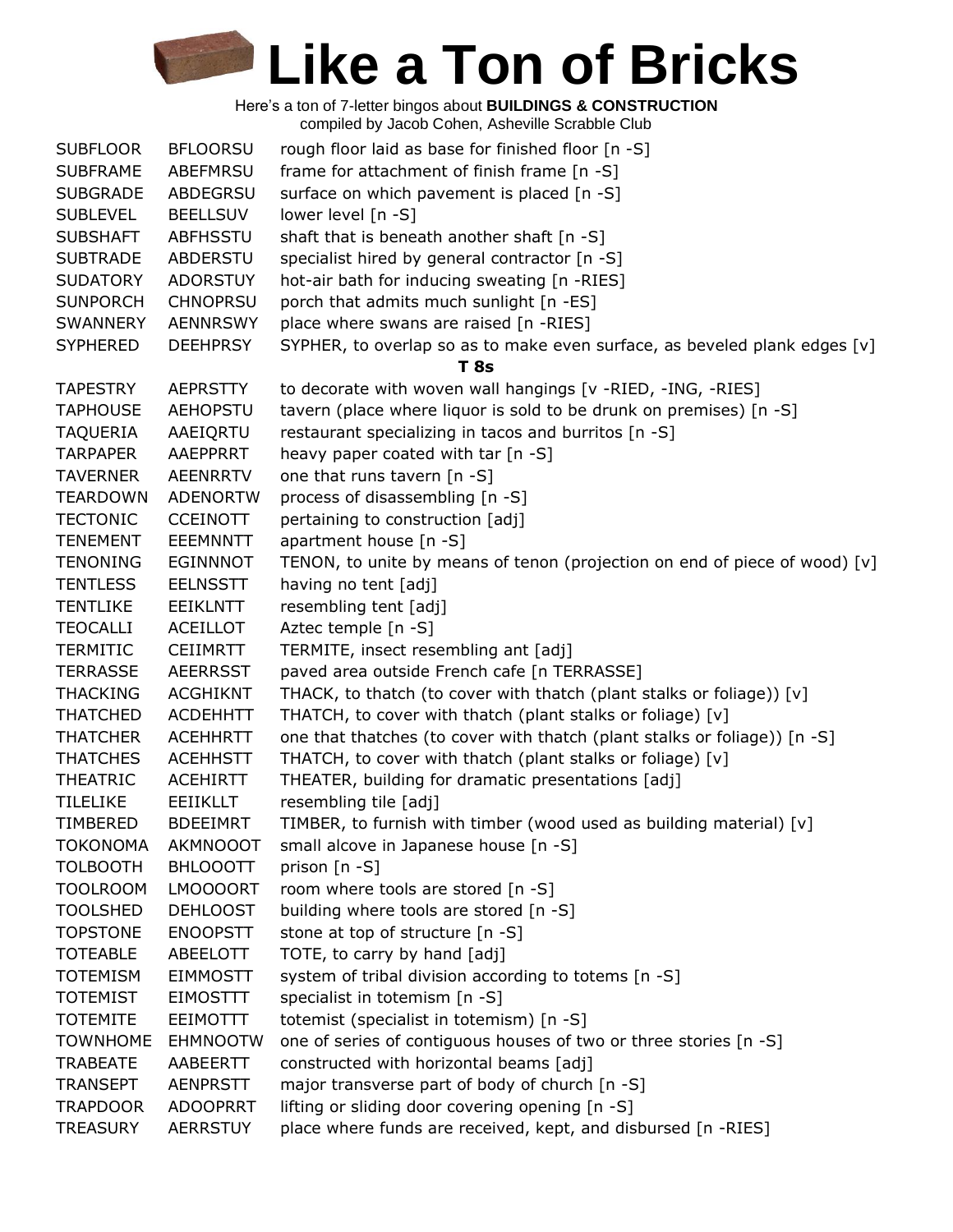| TREENAIL        | AEEILNRT        | wooden peg used for fastening timbers [n -S]                                       |
|-----------------|-----------------|------------------------------------------------------------------------------------|
| <b>TRIFORIA</b> | AFIIORRT        | galleries in church [n]                                                            |
| <b>TROWELED</b> | <b>DEELORTW</b> | TROWEL, to smooth with trowel (hand tool having flat blade) [v]                    |
| <b>TROWELER</b> | <b>EELORRTW</b> | one that trowels (to smooth with trowel (hand tool having flat blade)) [n -S]      |
| <b>TRUSSING</b> | GINRSSTU        | framework of structure [n -S]                                                      |
| <b>TUCKSHOP</b> | <b>CHKOPSTU</b> | confectioner's shop [n -S]                                                         |
| <b>TURNHALL</b> | AHLLNRTU        | building where gymnasts practice [n -S]                                            |
| <b>TURRETED</b> | <b>DEERRTTU</b> | TURRET, small tower [adj]                                                          |
| <b>TURRICAL</b> | <b>ACILRRTU</b> | resembling turret (small tower) [adj]                                              |
|                 |                 | <b>U</b> 8s                                                                        |
| <b>UNARCHED</b> | ACDEHNRU        | ARCH, to bend like arch (curved structure spanning opening) [adj]                  |
| <b>UNDERPAD</b> | ADDENPRU        | layer of soft foam laid under carpeting [n -S]                                     |
| <b>UNDERPIN</b> | DEINNPRU        | to support from below [v -NNED, -NNING, -S]                                        |
| <b>UNFRAMED</b> | ADEFMNRU        | FRAME, to construct by putting together various parts [adj]                        |
| <b>UNGLAZED</b> | ADEGLNUZ        | GLAZE, to fit windows with glass panes [adj]                                       |
| <b>UNGROUND</b> | <b>DGNNORUU</b> | GROUND, to place on foundation [adj]                                               |
| <b>UNKENNEL</b> | <b>EEKLNNNU</b> | to release from kennel [v -ED, -LLED, -ING, -LLING, -S]                            |
| UNNAILED        | ADEILNNU        | UNNAIL, to remove nails from [v]                                                   |
| <b>UNROOFED</b> | <b>DEFNOORU</b> | UNROOF, to strip off roof of [v]                                                   |
| <b>UNWALLED</b> | ADELLNUW        | WALL, to provide with wall (upright structure built to enclose area) [adj]         |
|                 |                 | $V$ 8s                                                                             |
| <b>VAULTIER</b> | <b>AEILRTUV</b> | VAULTY, resembling vault [adj]                                                     |
| VAULTING        | <b>AGILNTUV</b> | structure forming vault [n -S] / VAULT, to provide with vault (arched ceiling) [v] |
| <b>VAVASORY</b> | <b>AAORSVVY</b> | estate of vavasor [n -S]                                                           |
| VELARIUM        | AEILMRUV        | awning over ancient Roman theater [n -IA]                                          |
| <b>VENEERER</b> | <b>EEEENRRV</b> | one that veneers (to overlay with thin layers of material) [n -S]                  |
| <b>VENETIAN</b> | AEEINNTV        | flexible window screen [n -S]                                                      |
| <b>VERANDAH</b> | <b>AADEHNRV</b> | veranda (type of porch (covered structure at entrance to building)) [n -S]         |
| <b>VESTRIES</b> | <b>EEIRSSTV</b> | VESTRY, room in which vestments are kept [n]                                       |
| <b>VICINAGE</b> | <b>ACEGIINV</b> | vicinity (region near or about place) [n -S]                                       |
| <b>VICINITY</b> | <b>CIIINTVY</b> | region near or about place [n -TIES]                                               |
| VILLADOM        | ADILLMOV        | world constituted by suburban residences and their occupants [n -S]                |
| <b>VINERIES</b> | <b>EEIINRSV</b> | VINERY, place in which grapevines are grown [n]                                    |
| <b>VIVARIES</b> | AEIIRSVV        | VIVARY, vivarium (place for raising and keeping live animals) [n]                  |
| VIVARIUM        | AIIMRUVV        | place for raising and keeping live animals [n -S or -IA]                           |
| <b>VOUSSOIR</b> | <b>IOORSSUV</b> | wedge-shaped building stone [n -S]                                                 |
|                 |                 | <b>W 8s</b>                                                                        |
| WAINSCOT        | <b>ACINOSTW</b> | to line walls of with wooden paneling [v -ED, -ING, -S, -TED, -TING, -S]           |
| <b>WARDENRY</b> | <b>ADENRRWY</b> | office of warden (chief officer of prison) [n -RIES]                               |
| <b>WARDROOM</b> | <b>ADMOORRW</b> | dining area for officers on warship [n -S]                                         |
| <b>WAREROOM</b> | <b>AEMOORRW</b> | room in which goods are displayed for sale [n -S]                                  |
| WASHROOM        | <b>AHMOORSW</b> | lavatory (room equipped with washing and toilet facilities) [n -S]                 |
| <b>WELLCURB</b> | <b>BCELLRUW</b> | stone ring around well (hole dug in ground to obtain water) [n -S]                 |
| <b>WELLHOLE</b> | <b>EEHLLLOW</b> | shaft of well [n -S]                                                               |
| <b>WHEELING</b> | <b>EEGHILNW</b> | condition of road for vehicles [n -S]                                              |
| WHIZZIER        | EHIIRWZZ        | WHIZZY, marvelous in construction or operation [adj]                               |